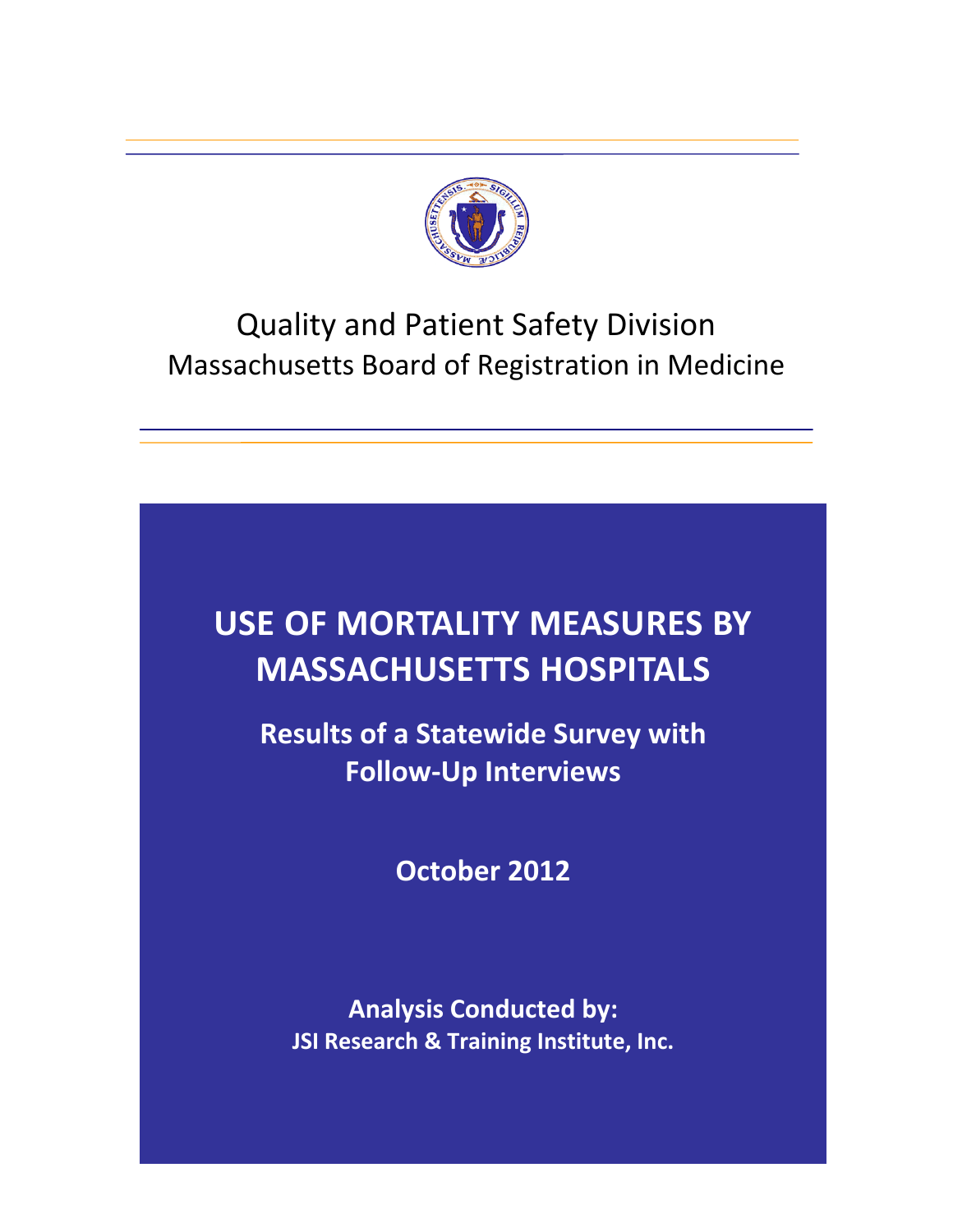### **TABLE OF CONTENTS**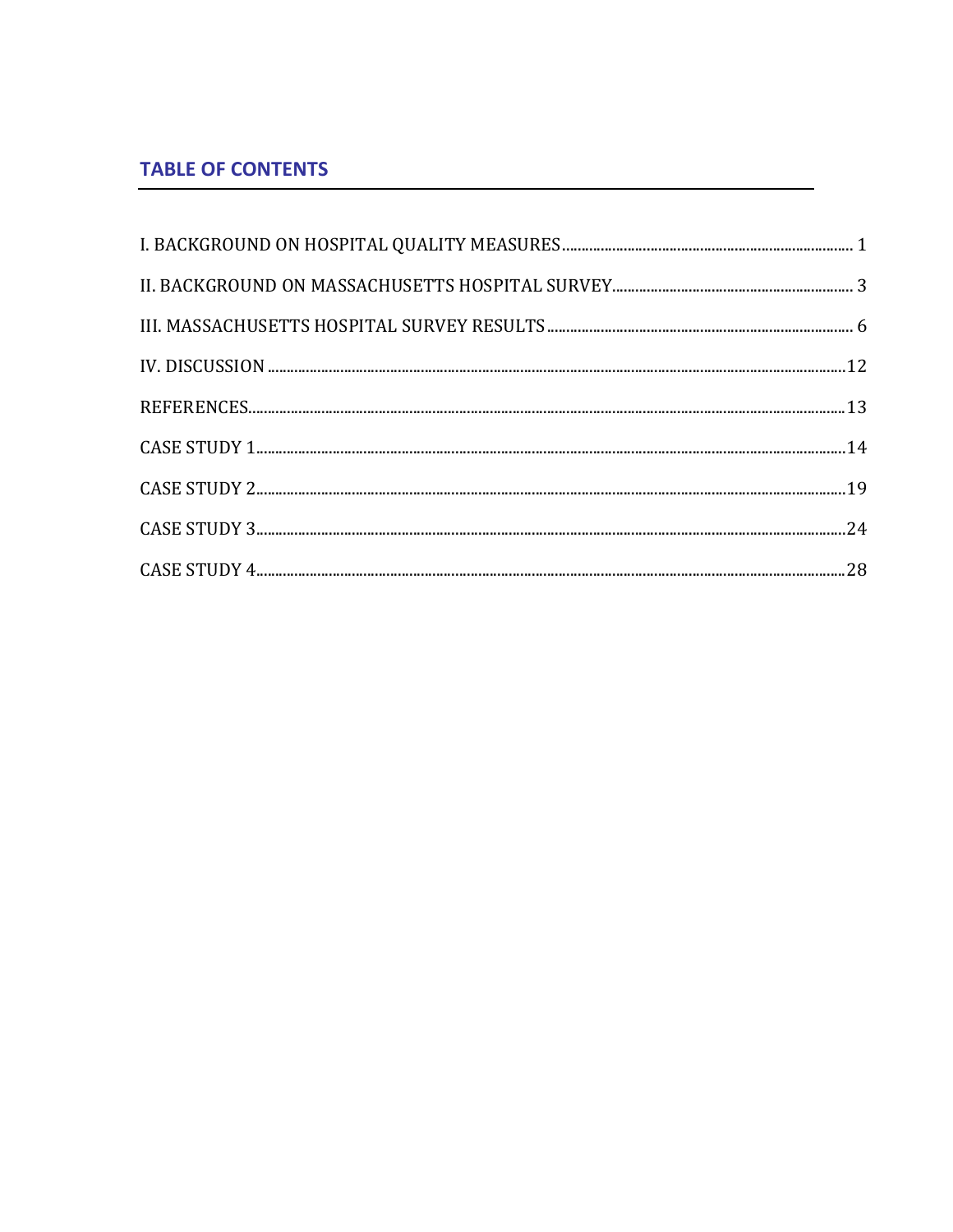#### **I. BACKGROUND ON HOSPITAL MORTALITY MEASURES**

In 2008, the Massachusetts (MA) Health Care Quality and Cost Council (Council) set forth a 2008 goal of identifying and adopting meaningful measures of whole system quality and safety. As part of its deliberations, the Council considered whether to adopt a hospital‐wide mortality measure for public reporting. The Council convened an Expert Panel to evaluate measures of hospital‐wide mortality (HWM) for accuracy, reliability, and appropriateness for public reporting. Over nearly two years, the Expert Panel studied the issue in‐depth and analyzed hospital data using four vendor software products to compare the results[[1\]](#page-14-0). The comparative analysis found substantially different results due to:

- A lack of standardized eligibility and exclusion criteria; and
- Different statistical methods employed within the products.

The Expert Panel concluded that the available evidence did not support adopting a HWM measure for public reporting, since none of the products tested met a minimum standard for scientific acceptability, importance, usability and feasibility, based on National Quality Forum criteria and Council Principles adopted at the beginning of the assessment.

<span id="page-2-0"></span>While public reporting on HWM continues to be debated, tracking of mortality within specific diagnostic groups or among patients who undergo selected common surgical procedures is now becoming routine. For example, the Centers for Medicare and Medicaid Services (CMS) tracks several measures and provides consumer access for a subset on the Hospital Compare website. The current list of federal condition‐specific mortality measures from CMS and the Agency for Healthcare Research and Quality (AHRQ) is shown in Table 1.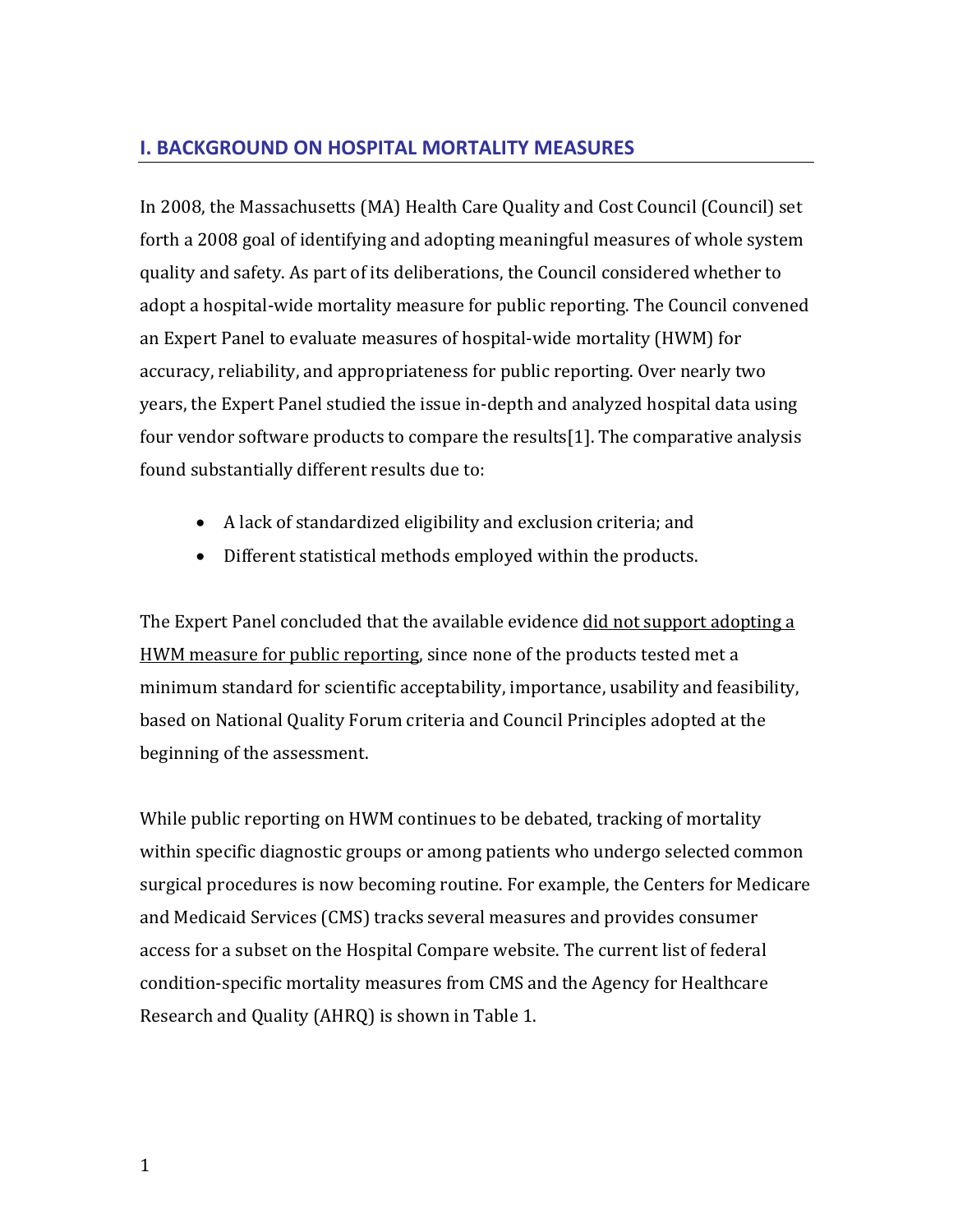| 30-day risk-<br>1.<br>standardized<br>mortality measures           | Acute Myocardial Infarction<br>Heart Failure<br>$\bullet$<br>Pneumonia<br>$\bullet$                                                                                         |
|--------------------------------------------------------------------|-----------------------------------------------------------------------------------------------------------------------------------------------------------------------------|
| <b>AHRQ Patient Safety</b><br>2.<br><b>Indicators (PSIs)</b>       | PSI 04 - Death among surgical inpatients with serious<br>treatable complications                                                                                            |
| <b>AHRQ Inpatient</b><br>3.<br><b>Quality Indicators</b><br>(IQIs) | IQI 11 - Abdominal aortic aneurysm repair mortality<br>IQI 19 - Hip fracture mortality rate<br>IQI Composite #2 - Mortality for selected medical<br>$\bullet$<br>conditions |

*Table 1. Conditionspecific mortality measures required to be reported to CMS*

While the Expert Panel in 2010 concluded that existing evidence did not support public reporting of a measure of HWM at that time, many hospitals do track HWM measures for quality improvement and other initiatives. In this light, the Expert Panel recommended that the Quality and Patient Safety Division (QPSD) of the Board of Registration in Medicine collect hospitals' data on the use of HWM measures as part of its regulatory oversight program.

In 2011, the QPSD surveyed Massachusetts hospitals, in an effort to identify trends, characterize practices for mortality review and measurement and share successful improvement strategies for reducing hospital mortality. This report provides the results of this survey and findings from follow‐up interviews with four hospitals.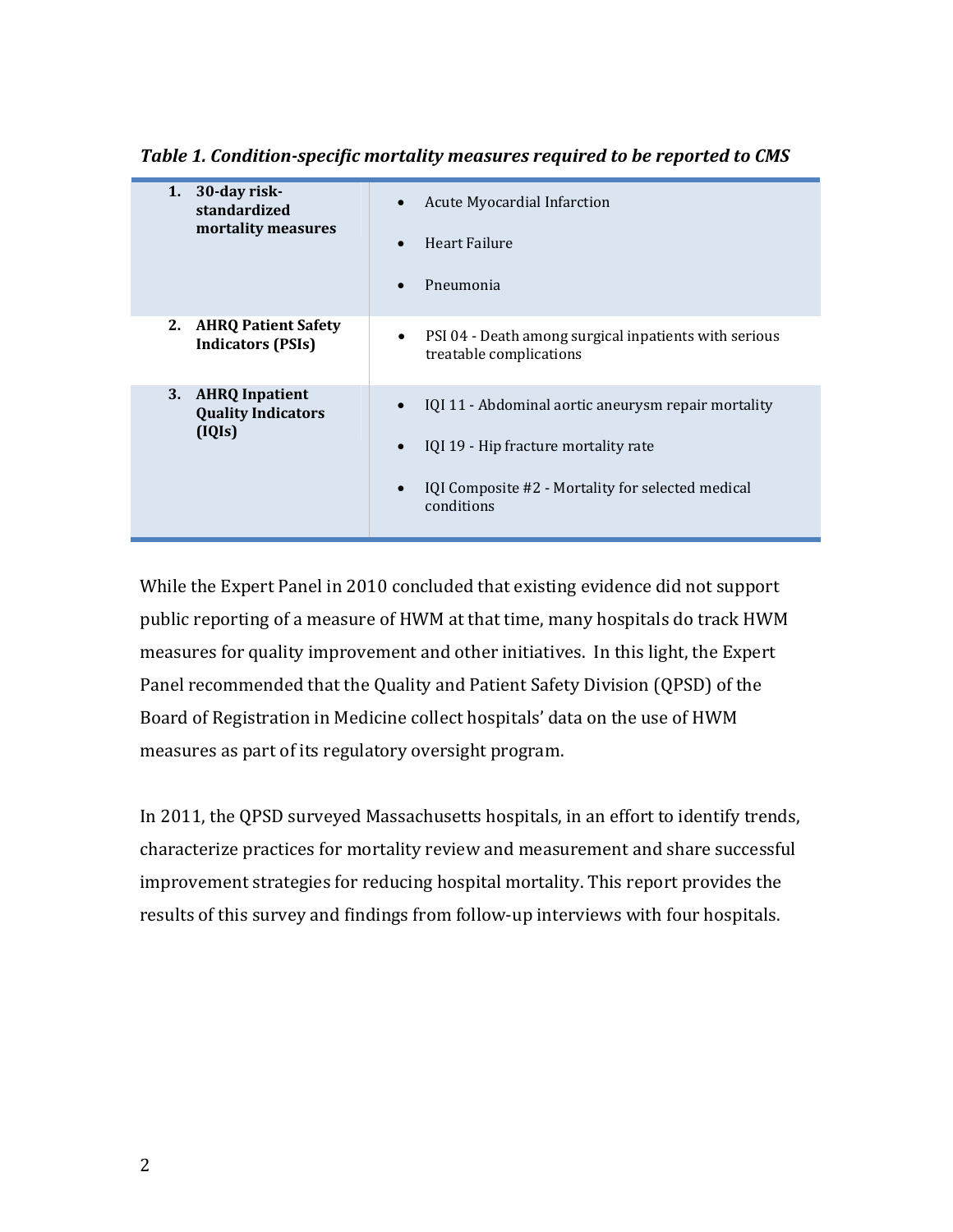#### **II. BACKGROUND ON MASSACHUSETTS HOSPITAL SURVEY**

#### *Survey Methods*

Under QPSD's regulatory authority at 243 CMR 3.07(3)(g), Massachusetts hospitals are required to submit semi‐annual reports containing recommendations for quality assurance, risk management, patient care assessment and education. As part of their 2011 semi‐annual reports, hospitals were asked to submit additional information on their use of a HWM measure and their mortality review and quality improvement (QI) programs. QPSD staff developed an open‐ended survey instrument to obtain this information. The survey consisted of thirteen open‐ended questions that covered the following topic areas:

- A description of the hospital's mortality review and improvement program;
- Whether the hospital measures HWM, and if so, what tools/methods are used;
- Any other mortality measures calculated that are not HWM measures;
- A description of the numerators and denominators of the measure(s), exclusions, and risk‐adjustment methods;
- Frequency with which mortality measures are calculated and reported;
- Parameters considered when identifying rates as "in control;"
- $\bullet$  Identification of comparison group(s);
- Any findings or conclusions drawn from the mortality analyses;
- Actions taken by the hospital in response to their findings or conclusions, and identifying what actions have resulted in demonstrable improvement; and
- Other information that they want to relay about their review and QI program.

The survey was distributed to 94 hospitals throughout Massachusetts (70 acute care hospitals and 24 non‐acute hospitals) and a 100% response rate was achieved. The non‐acute hospitals included psychiatric, specialty, Department of Public Health, rehabilitation, and long term acute care hospitals.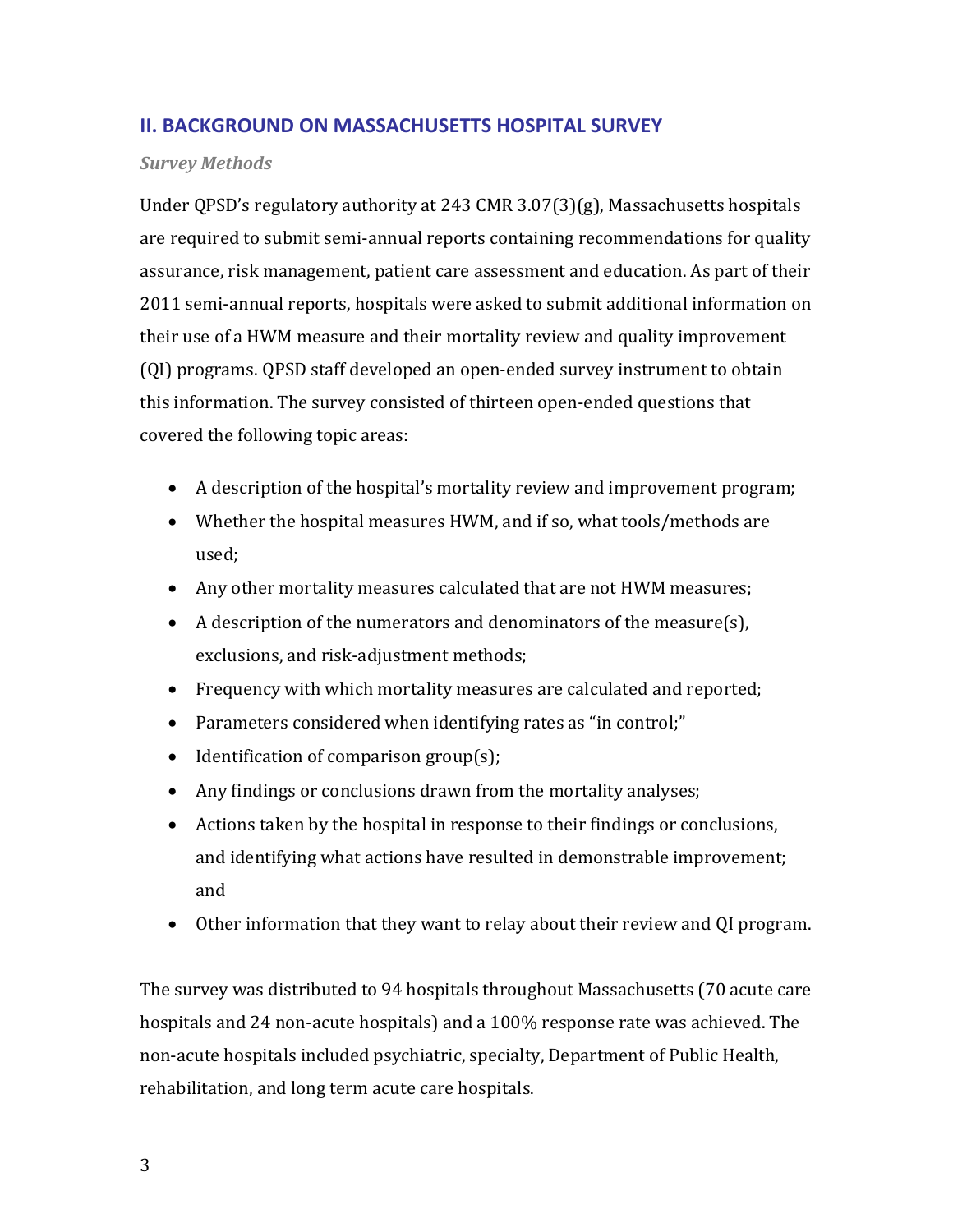JSI Research and Training Institute, Inc. (JSI) was contracted by QPSD to analyze and summarize findings from the survey in September 2011. Consistent with the QPSD's responsibility to protect the confidentiality of information received by hospitals, only de‐identified survey data were provided to JSI.

#### *Survey Analysis*

With a survey consisting of open-ended questions, JSI developed a review template by analyzing a subset of surveys and creating an Excel file that would allow different topic areas to be coded by theme. After all 94 hospital submissions were coded, the data were converted to a SAS file and frequencies were run in SAS version 9.2 (SAS Institute, Inc., Cary NC). Data were initially analyzed separately for acute and non‐ acute hospitals. Based on the initial analysis, HWM review and related QI were determined to be more pertinent to acute care hospitals, so further analysis was subsequently limited to the 70 acute care hospitals.

#### *Followup Semistructured Interviews*

Following review of the initial survey data submitted, JSI identified hospitals to participate in follow‐up interviews based on the level of detail about the measurement of HWM and the QI process they provided in their survey response. The surveys from an initial selection of 12 hospitals were then reviewed again in greater detail, looking for indications of comprehensive approaches to hospital mortality, associated QI activities and subsequent interventions. Four hospitals were selected for follow‐up interviews: Baystate Medical Center, Boston Medical Center, Mount Auburn Hospital, and Cooley‐Dickinson Hospital. Follow up interviews with these hospitals were conducted using a semi‐structured interview guide to ensure that similar questions were asked across all four interviews, while at the same time allowing flexibility for interviewers to delve deeper into certain areas that were more relevant to certain hospitals. Interview questions covered the following topic areas: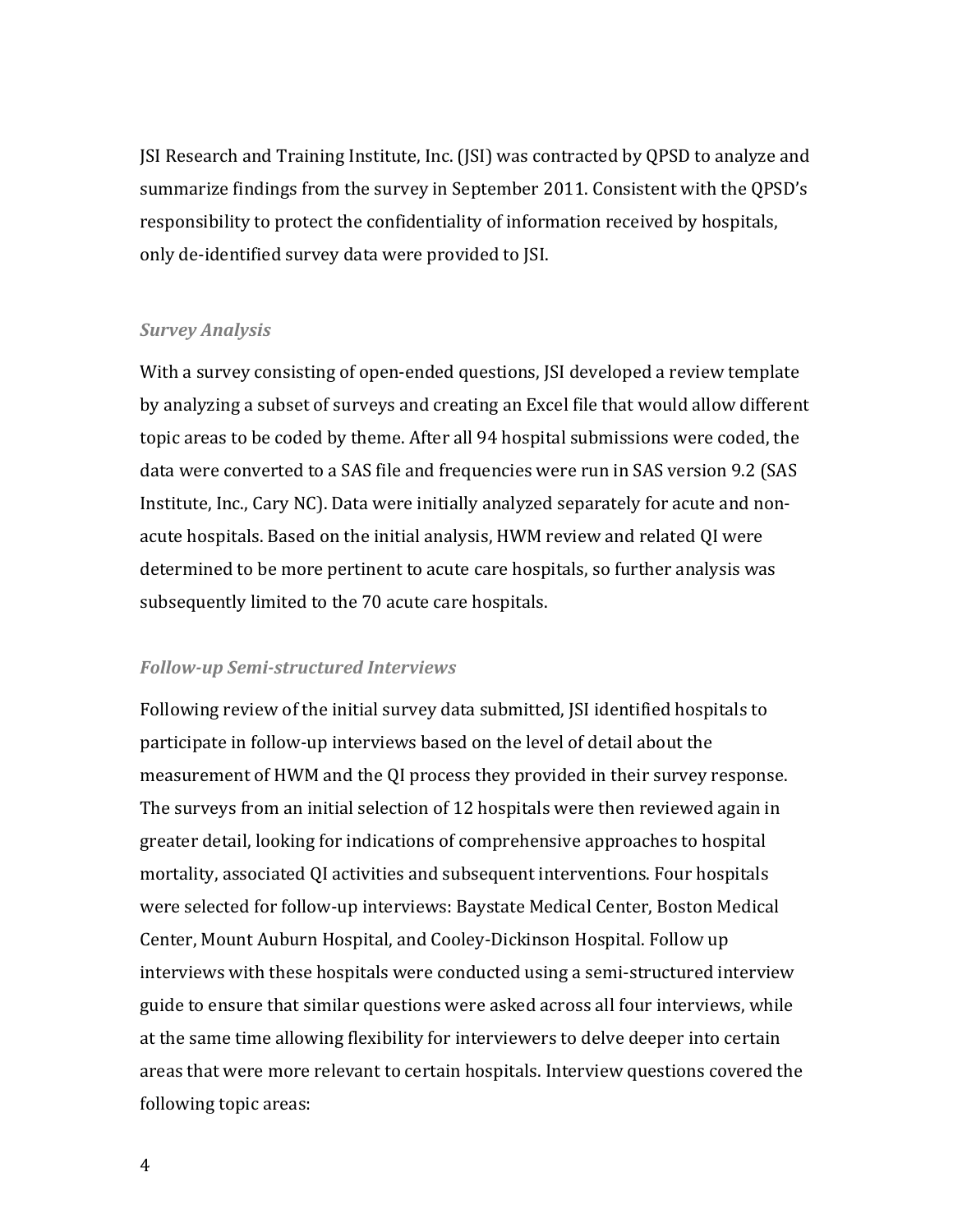- Characteristics of the hospital;
- Structure of the hospital's quality department/program;
- Questions specific to their responses to the survey, as well as updates on the program activities reported in the survey (if anything has changed);
- Whether mortality data are driving quality efforts at the hospital, and what else drives the QI efforts;
- Preliminary or final results of the projects or interventions reported in the survey;
- From the respondent's viewpoint, the key to a successful hospital mortality quality program;
- Any challenges they have encountered in their work; and
- The three most important lessons learned in their quality work that they would like to share with other hospitals in Massachusetts.

Summaries of the interviews were written and submitted to the hospitals by JSI for review and approval. All four hospitals elected to be identified in the case summaries, after review of the summaries.

#### *Limitations*

There were a number of limitations to this survey analysis that should be considered. Due to the open‐ended nature of the questions included in the survey, responses varied in depth and emphasis, and were not standardized. Not all of the surveys received for analysis were in the original question and answer format; several appeared to be narrative reports addressing the Mortality Review Program or Mortality Initiative. Extracting information from these narrative formats was not always a clear process and posed some difficulties for matching up with the survey items directly.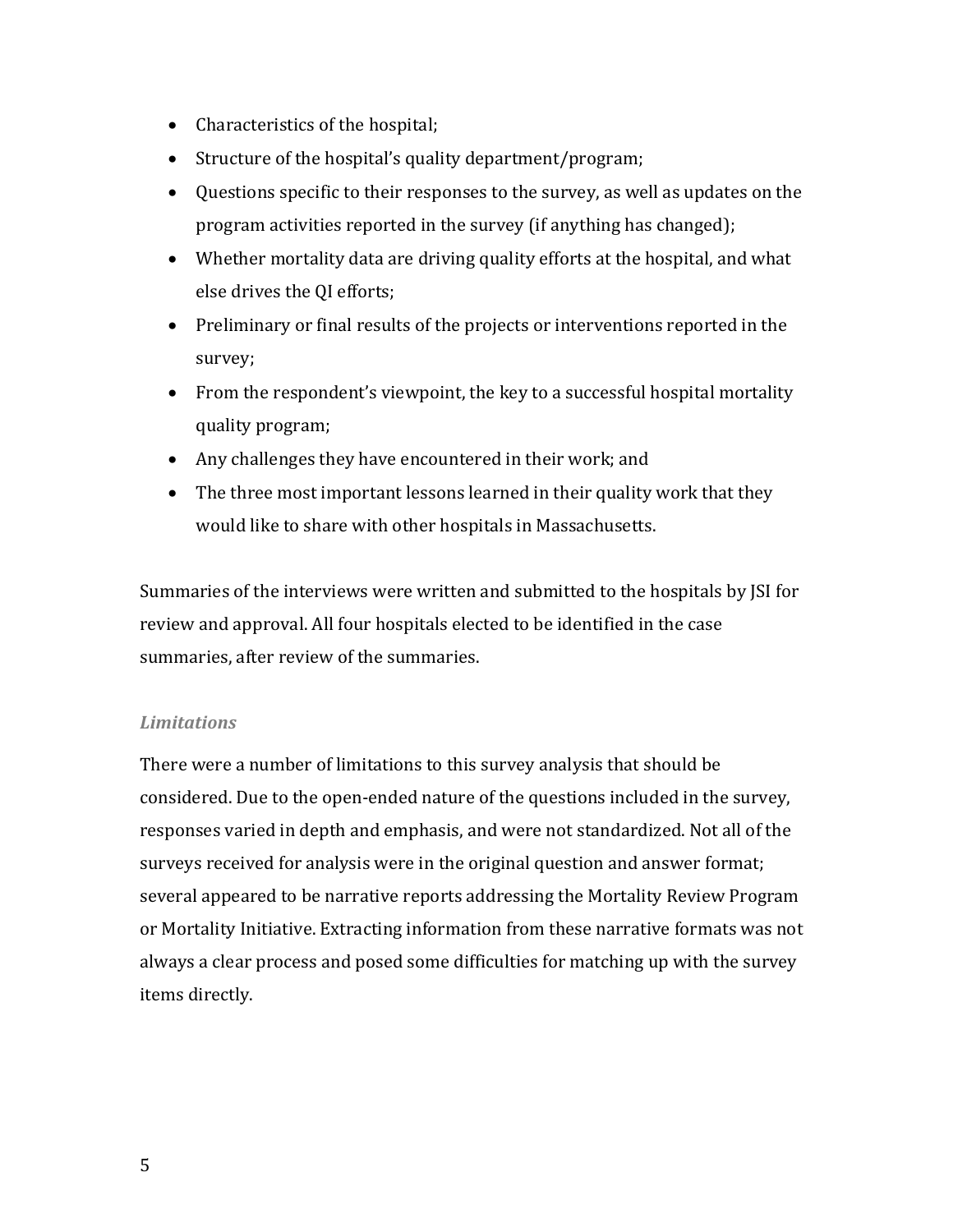Some hospitals provided very detailed responses to the questions, while other hospitals gave only sparse information. Consequently, the information should be viewed as a minimum description of the mortality review programs, not necessarily fully inclusive of all relevant elements in all cases. In addition, all the information reported by the hospitals in the surveys was "self reported" and has not been verified.

For the selection of hospitals for follow‐up interviews, the evaluation of the depth and quality of the hospital mortality review programs was again limited by the quantity and quality of information given on the surveys. Other hospitals may have equally good programs, but the level of detail included in their surveys was minimal, and thus, the reviewers were unable to adequately evaluate the programs.

#### **III. MASSACHUSETTS HOSPITAL SURVEY RESULTS**

At the time of the survey, there were 70 acute care facilities in Massachusetts and 100% of this group responded to the survey. Responses indicated that 68 of 70 hospitals (97%) use mortality review as a QI tool. The two hospitals that responded negatively to this question did provide information on their mortality measures and QI programs, so they are included in the rest of the analysis.

The second question addressed the major impetus for the survey ‐‐‐ whether HWM was measured and 68 (97%) responded affirmatively. One hospital did not answer this question, and the other reported not calculating rates. These two hospitals are not included in results related to HWM reporting (Figure 1 and Table 2). However, these facilities did report on mortality‐related quality improvement efforts, and were included in the results to subsequent questions (see page 10).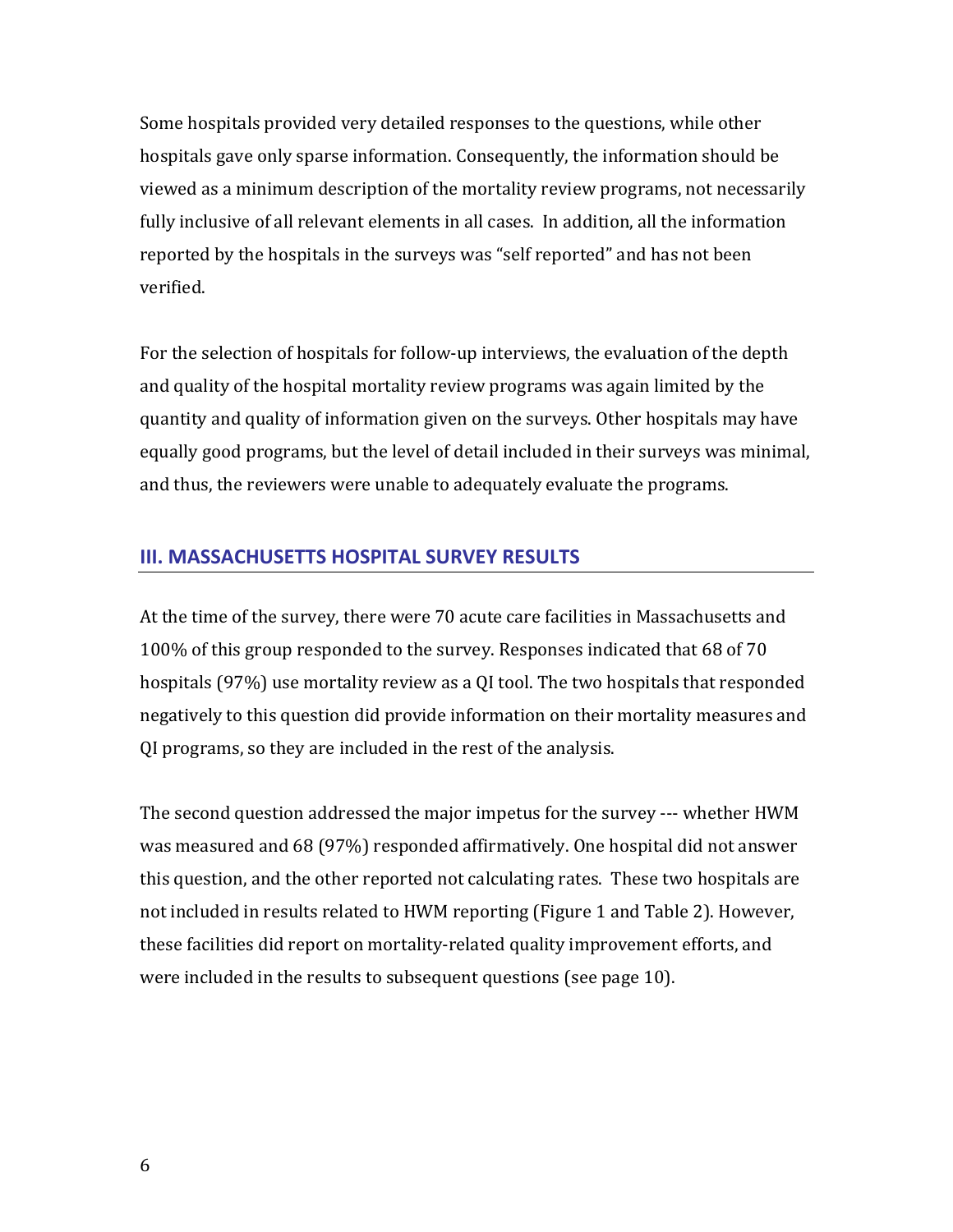Facilities reported the use of numerous HWM measures and methods, ranging from a crude rate or medical staff review to proprietary tools provided by national vendors. Figure 1 shows the percentage of facilities reporting the use of each HWM measure. Twenty different measures were mentioned by two or more facilities.

## *Figure 1. Methods of HWM measurement being used by MA acute care hospitals by percent of hospitals reporting use*



Many hospitals reported multiple methods of HWM measurement, with several citing four or more different approaches. A natural stratification was identified between the 43 facilities (63%) using electronic data vendor products and the 25 others (37%) that rely solely on crude rates and medical staff review. Given the robust analytic potential contained within the vendor software, this categorization helps to differentiate facilities with the capacity for complex electronic analysis from those who use mortality data in a more basic, manual sense. Other factors for differentiation, such as hospital size and type were not known to JSI.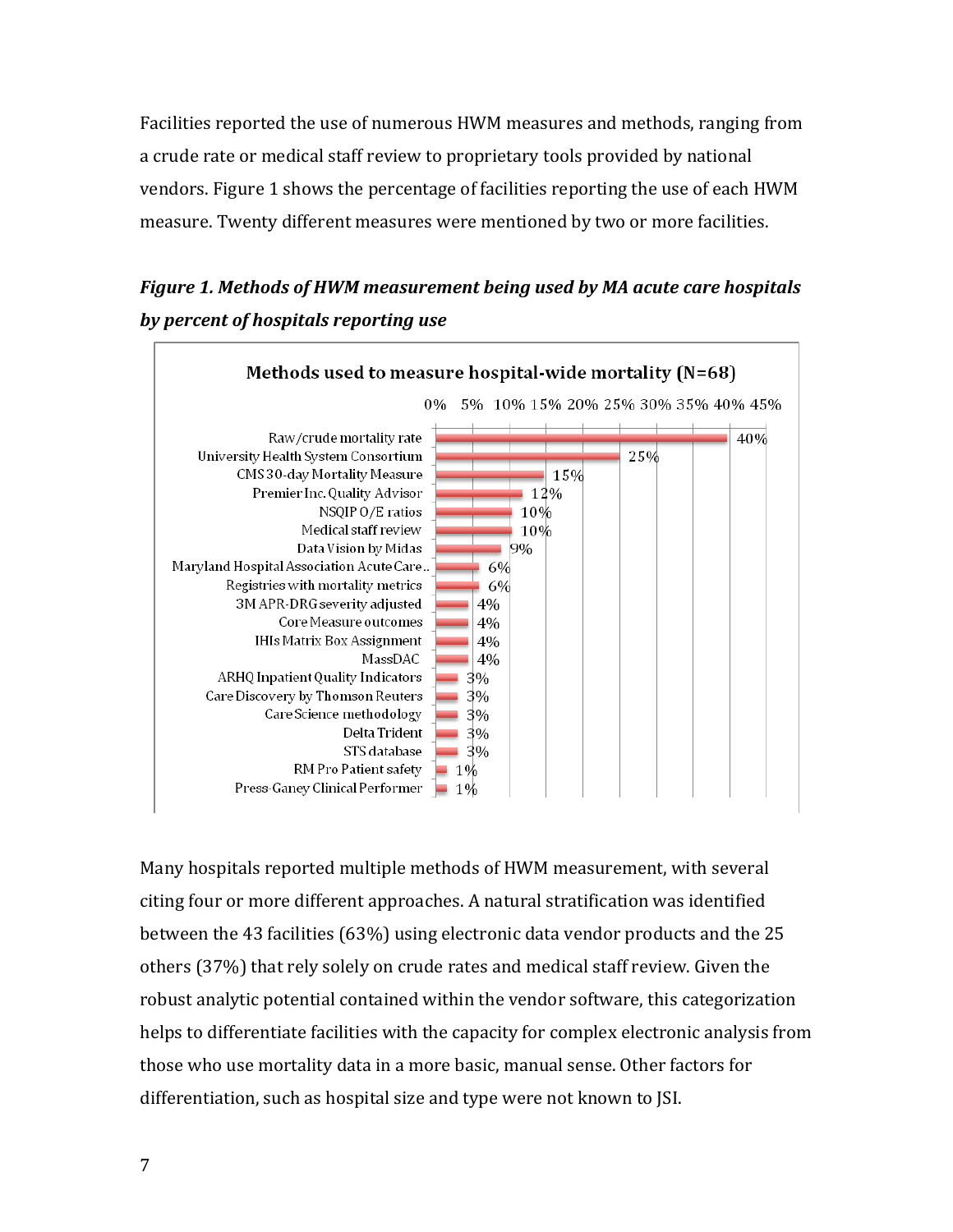Table 2 provides a summary of the key survey questions on HWM measurement, according to whether or not hospitals use vendor products for analysis. As would be expected, risk adjustment was used by 100% of the vendor product group but only 8% of the others. The number of measures cited was higher for the vendor product group, as was the focus on studying rates for individual departments or conditions.

|                                        | <b>Total</b>            |      | <b>Vendor Product</b> |      | <b>No Vendor Product</b> |      |
|----------------------------------------|-------------------------|------|-----------------------|------|--------------------------|------|
|                                        | $N=68$                  | $\%$ | $N=43$                | $\%$ | $N=25$                   | $\%$ |
|                                        |                         |      |                       |      |                          |      |
| Number of methods mentioned            |                         |      |                       |      |                          |      |
| $\mathbf{1}$                           | 20                      | 29%  | 5                     | 12%  | 15                       | 60%  |
| $\mathcal{P}$                          | 32                      | 47%  | 24                    | 56%  | 8                        | 32%  |
| 3 or more                              | 16                      | 24%  | 14                    | 33%  | 2                        | 8%   |
|                                        |                         |      |                       |      |                          |      |
| <b>Condition-specific mortality</b>    | 40                      | 59%  | 35                    | 81%  | $\overline{5}$           | 20%  |
| <b>Department-specific mortality</b>   | 27                      | 40%  | 22                    | 51%  | 5                        | 20%  |
|                                        |                         |      |                       |      |                          |      |
| <b>Risk adjustment used</b>            | 45                      | 66%  | 43                    | 100% | $\overline{2}$           | 8%   |
|                                        |                         |      |                       |      |                          |      |
| <b>Frequency of internal reporting</b> |                         |      |                       |      |                          |      |
| Monthly                                | 39                      | 57%  | 24                    | 56%  | 15                       | 60%  |
| Quarterly                              | 20                      | 29%  | 15                    | 35%  | 5                        | 20%  |
| Biannually                             | $\overline{\mathbf{4}}$ | 6%   | 3                     | 7%   | $\mathbf{1}$             | 4%   |
| No response                            | 5                       | 7%   | 1                     | 2%   | 4                        | 16%  |
|                                        |                         |      |                       |      |                          |      |
| <b>Comparison /benchmark used</b>      |                         |      |                       |      |                          |      |
| Benchmarks in vendor software          | 32                      | 47%  | 31                    | 72%  | $\mathbf{1}$             | 4%   |
| Internal benchmarks                    | $\overline{18}$         | 26%  | 10                    | 23%  | 8                        | 32%  |
| <b>CMS Hospital Compare</b>            | 11                      | 16%  | $\overline{7}$        | 16%  | 4                        | 16%  |
| National average                       | 9                       | 13%  | 6                     | 14%  | 3                        | 12%  |
| Regional/local benchmarks              | 5                       | 7%   | $\overline{0}$        | 0%   | 5                        | 20%  |
| No response                            | 9                       | 13%  | 1                     | 2%   | 8                        | 32%  |
|                                        |                         |      |                       |      |                          |      |
| <b>Mortality findings/conclusions</b>  |                         |      |                       |      |                          |      |
| Similar/lower than comparison          | 46                      | 68%  | 30                    | 70%  | 16                       | 64%  |
| Higher than comparison                 | 10                      | 15%  | 9                     | 21%  | 1                        | 4%   |
| None provided                          | $\overline{12}$         | 18%  | $\overline{4}$        | 9%   | 8                        | 32%  |
|                                        |                         |      |                       |      |                          |      |
| Provided data on mortality in          |                         |      |                       |      |                          |      |
| survey response<br>Yes                 | 23                      | 34%  | 21                    | 49%  | $\mathcal{P}$            | 8%   |
| <b>No</b>                              | 45                      | 66%  | 22                    | 51%  | 23                       | 92%  |
|                                        |                         |      |                       |      |                          |      |

*Table 2. Mortality Measurementrelated Responses, by Use of Vendor Software Products, in MA Hospitals Measuring Hospitalwide Mortality*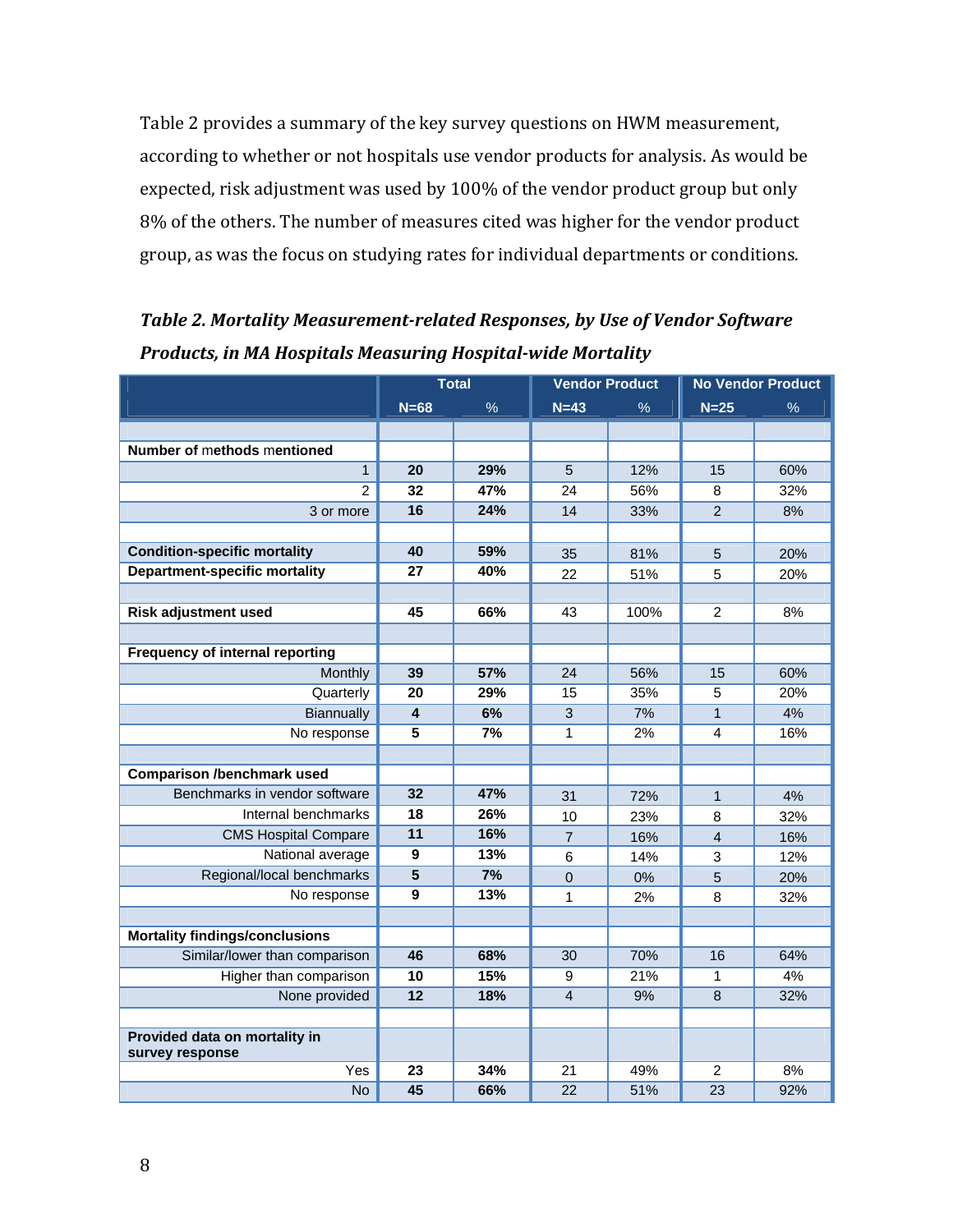Frequency of reporting on HWM was similar for those with and without vendor products, with most tracking data monthly. A range of comparison groups and benchmarks were identified, with software users highlighting the national comparison groups embedded in most vendor products. The next most common were internal benchmarks (26% overall), such as comparison to previous time points within the hospital, followed by the CMS Hospital Compare reports (16% overall) that use Medicare administrative data. Other regional or national benchmarks were also in use, particularly among facilities who lacked vendor products.

<span id="page-10-0"></span>Responses to the question on findings or conclusions of the mortality measurement indicated that 46 of 68 (68%) were similar to or lower than the comparison and 10  $(15%)$  $(15%)$  $(15%)$  identified rates that were higher than the comparison.<sup>1</sup> Interestingly, the rate of recognized elevation of rates is higher among vendor product users than non‐ users, at 21% vs. 4%, respectively. However, 32% of the non‐vendor group did not comment on findings. As noted above, 34% of the surveys included actual mortality data; the inclusion of data was clearly facilitated by the use of vendor products (49%) compared to others (8%).

Hospitals indicated that they report on a number of condition‐specific mortality measures . As shown in Figure 2, the three condition‐specific measures publically reported by CMS (acute myocardial infarction, heart failure and pneumonia) were most commonly identified as being tracked by hospitals.

<sup>1</sup> See Table 2 on page 8.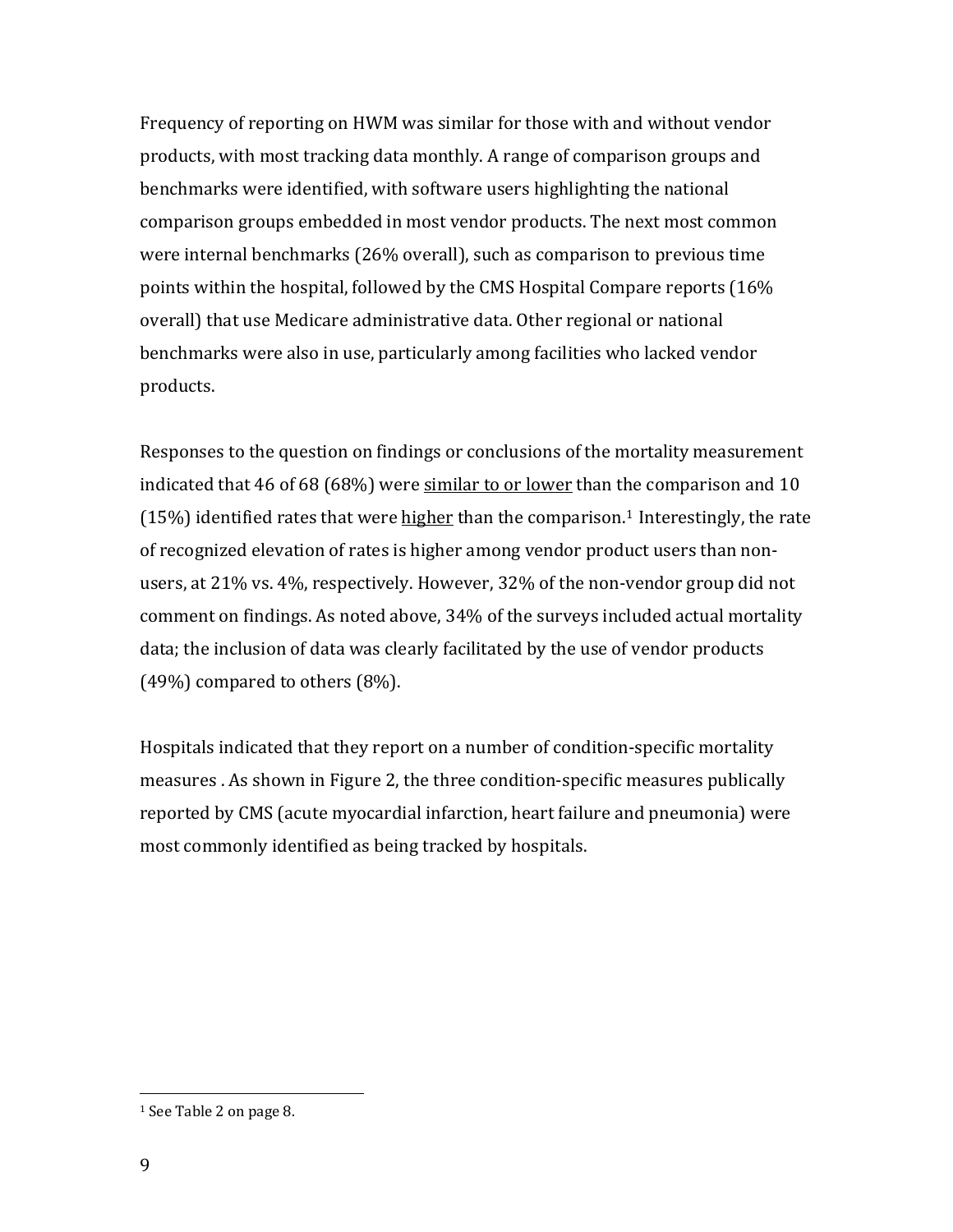*Figure 2. Conditionspecific mortality measures monitored by MA hospitals by percent of hospitals reporting use (N=70)*



The final section of the survey addressed QI activities related to mortality measurement, and all but two of the hospitals (97%) described engaging in one of more specific types of QI programs. Ten common themes were mentioned by two or more hospitals, with peer reviews being the most common at 66%. Figure 3 provides the details of the programs reported.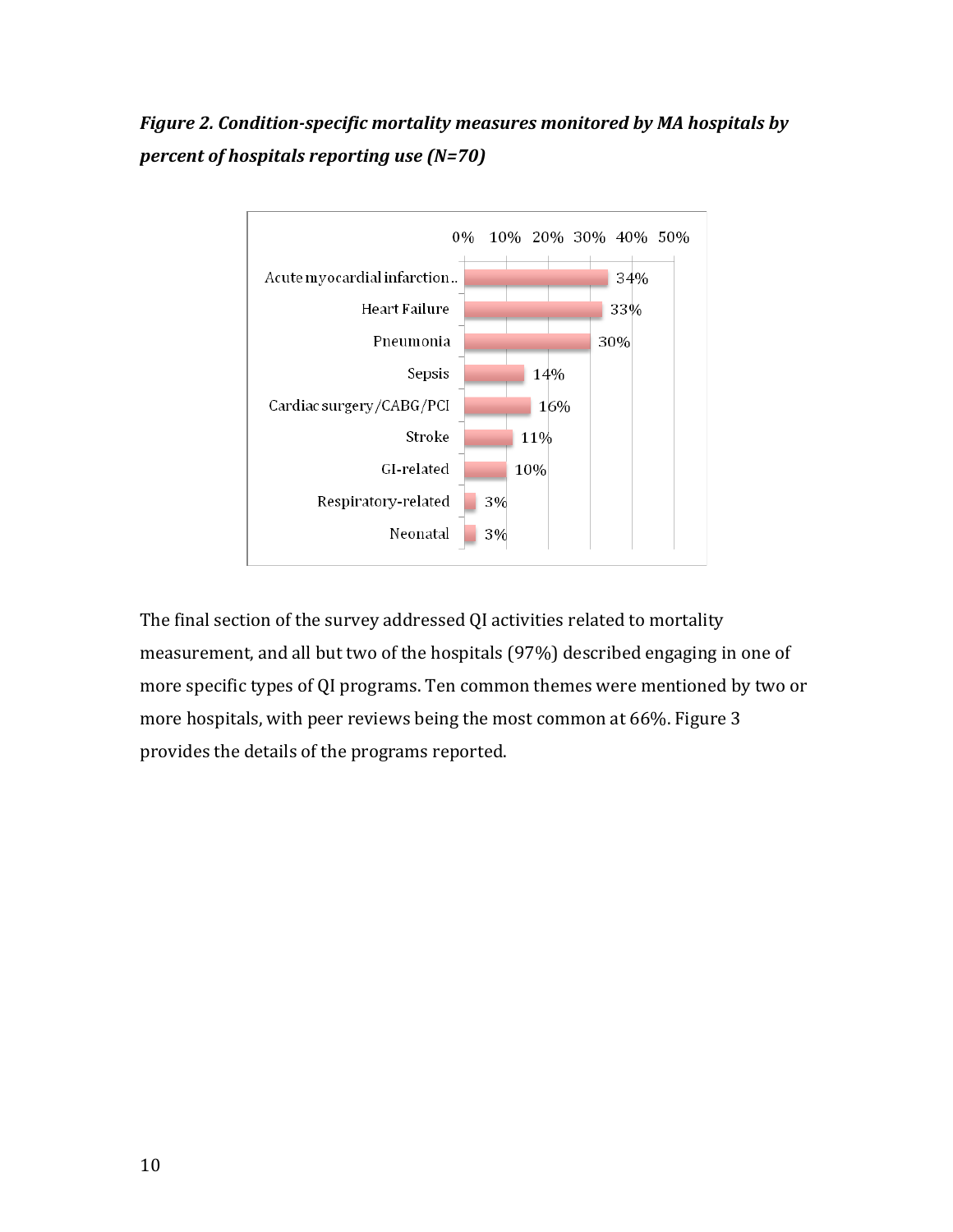

*Figure 3. Most frequently reported Quality Improvement activities related to mortality measurement by percent of hospitals reporting use*

Of the topics addressed by QI activities, sepsis was the most commonly mentioned topic (43%). The three conditions for which CMS publically reports 30‐day mortality rates (acute myocardial infarction, heart failure and pneumonia) were each mentioned by more than 20% of the hospitals.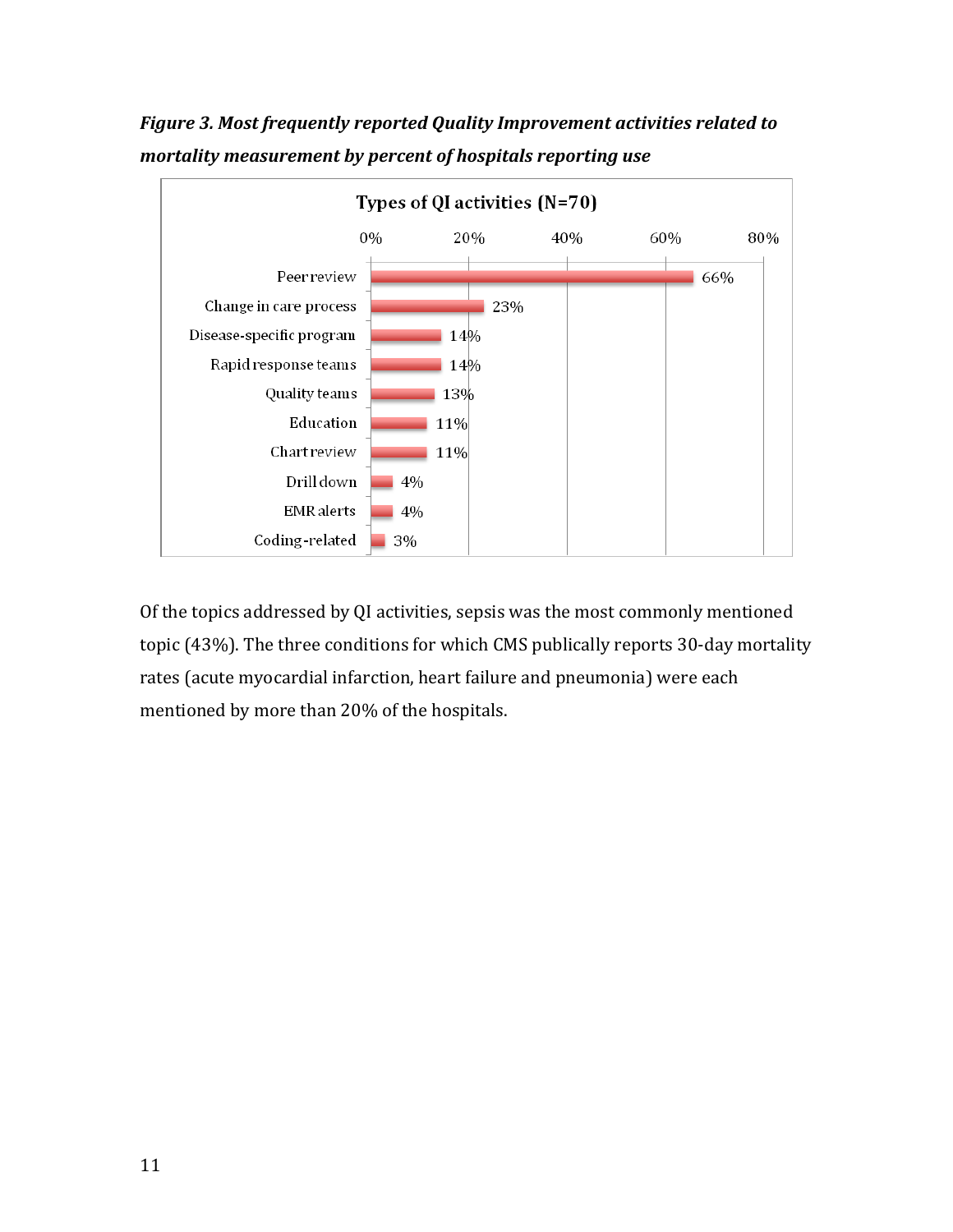

*Figure 4. Topics addressed with Quality Improvement activities related to mortality measurement by percent of hospitals reporting use*

In addition to the topics shown in Figure 4 above, other quality topics mentioned by one respondent each were unexpected mortality, medication safety, urinary tract infections, venous thromoembolism (VTE), enhanced neurologic exams, respiratory‐ related, end of life, and aortic aneurysm.

#### **IV. DISCUSSION**

The survey results characterize current hospital mortality‐related activities in Massachusetts acute care hospitals. The survey results suggest that approximately two-thirds of acute care facilities use automated/electronic data products that generate a "dashboard" of informative mortality statistics, including HWM with risk adjustment. Nearly all facilities report that they track HWM.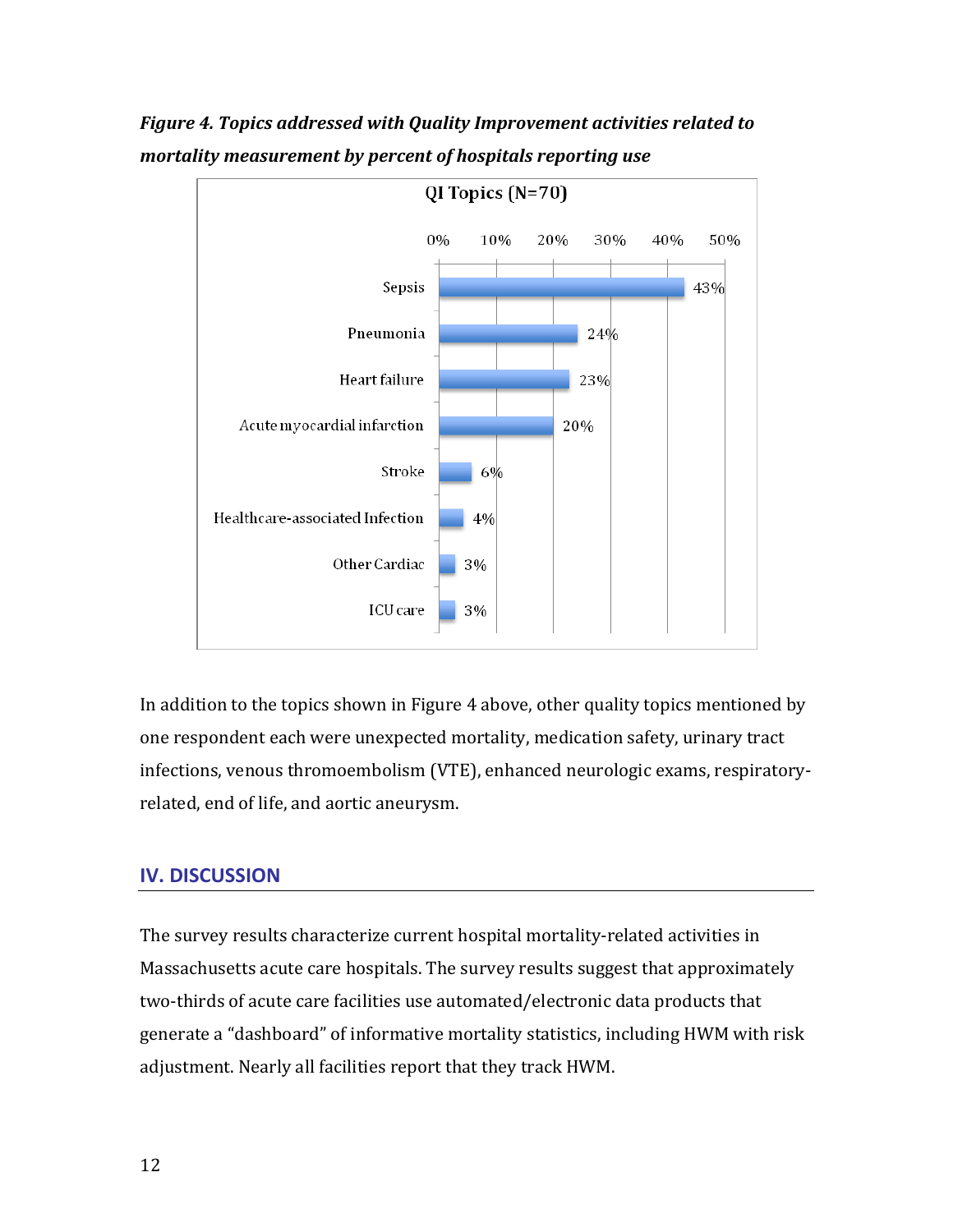HWM is a high-level measure that routinely gets attention but may not be specific enough to drive QI efforts. All but two of the facilities (97%) reported conducting at least one QI activity associated with their mortality data, such as tracking specific medical conditions or department specific efforts, or conducting peer review of deaths. Overall the survey findings provide initial descriptive information about the relationship of HWM to on‐going patient safety and quality improvement initiatives that can help further research in this area.

#### **REFERENCES**

<span id="page-14-0"></span>1. Shahian DM, Wolf RE, Iezzoni LI, Kirle L, Normand SL. Variability in the measurement of hospital‐wide mortality rates. *The New England Journal of Medicine* 2010,**363**:2530‐2539.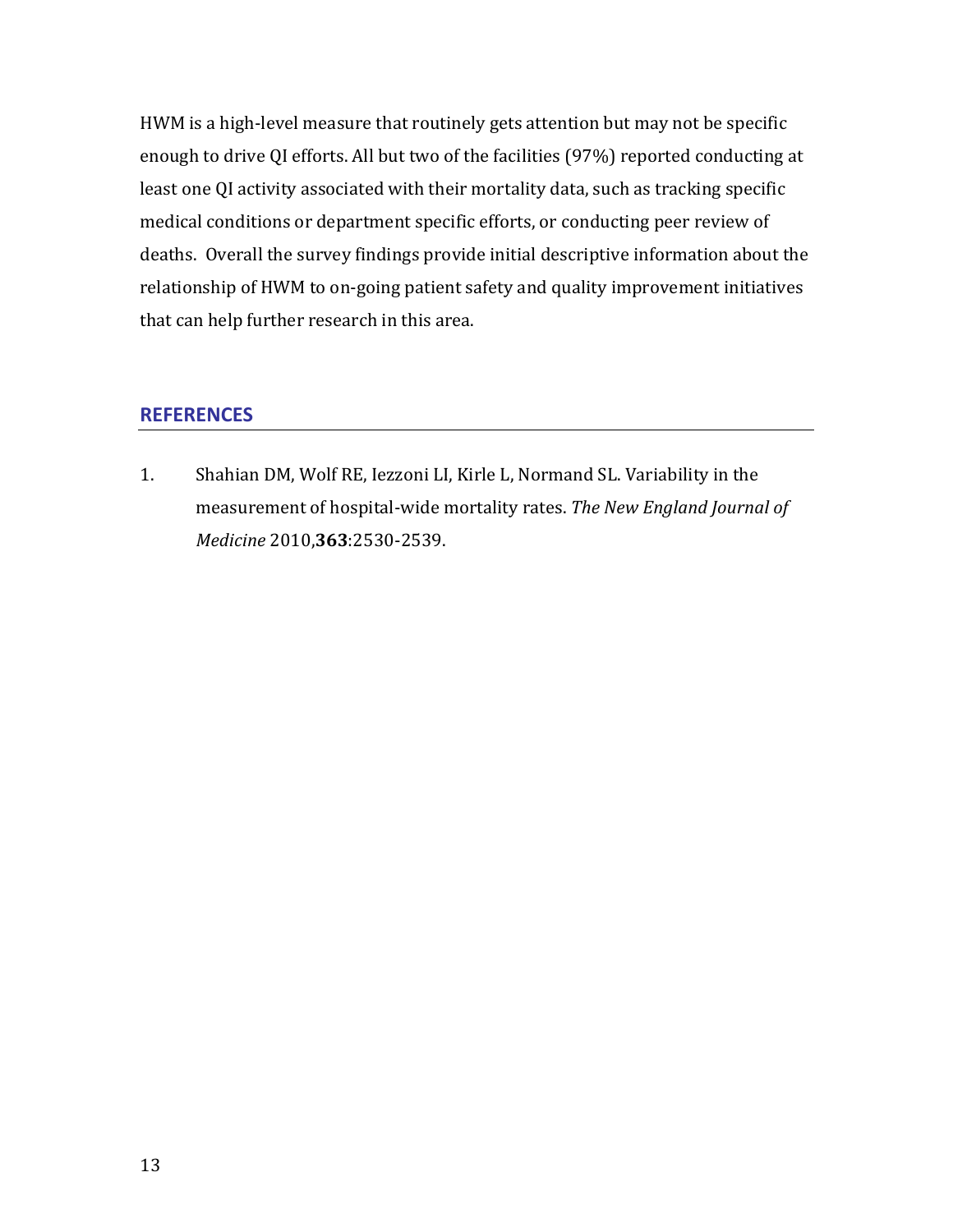## **Name: Baystate Medical Center Interview Date: April 27, 2012**

Baystate Medical Center serves Western Massachusetts and discharges 45,000 patients annually. Baystate Medical Center's quality program falls under the auspices of the larger Baystate Health system's greater quality program. The Chief Quality Officer (CQO), Director of Performance Improvement, and Director of Quality were interviewed about their mortality measure, review and quality improvement program.

The success that Baystate Health has experienced in the area of quality starts at the top of the organization. They have created a "robust leadership system around quality and patient safety." Over 12 years ago, they created the Board Quality Committee to oversee all quality activities in the health system, including their mortality quality work. The Board is comprised of members of Baystate Health's full board, quality experts, academics, other health systems' CQOs, statisticians, community members, and providers within Baystate. The Board sets, reviews and tracks progress on quality and patient safety goals.

The Hospital Quality Council receives direction regarding the quality goals and reports to the Board Quality Committee. This council is comprised of leaders in the organization, physicians, department chairs, and all operating vice presidents in organization. The Hospital Quality Council reviews data against specific goals and devises a dashboard on specific areas of quality and patient safety, such as mortality, on which they want to focus.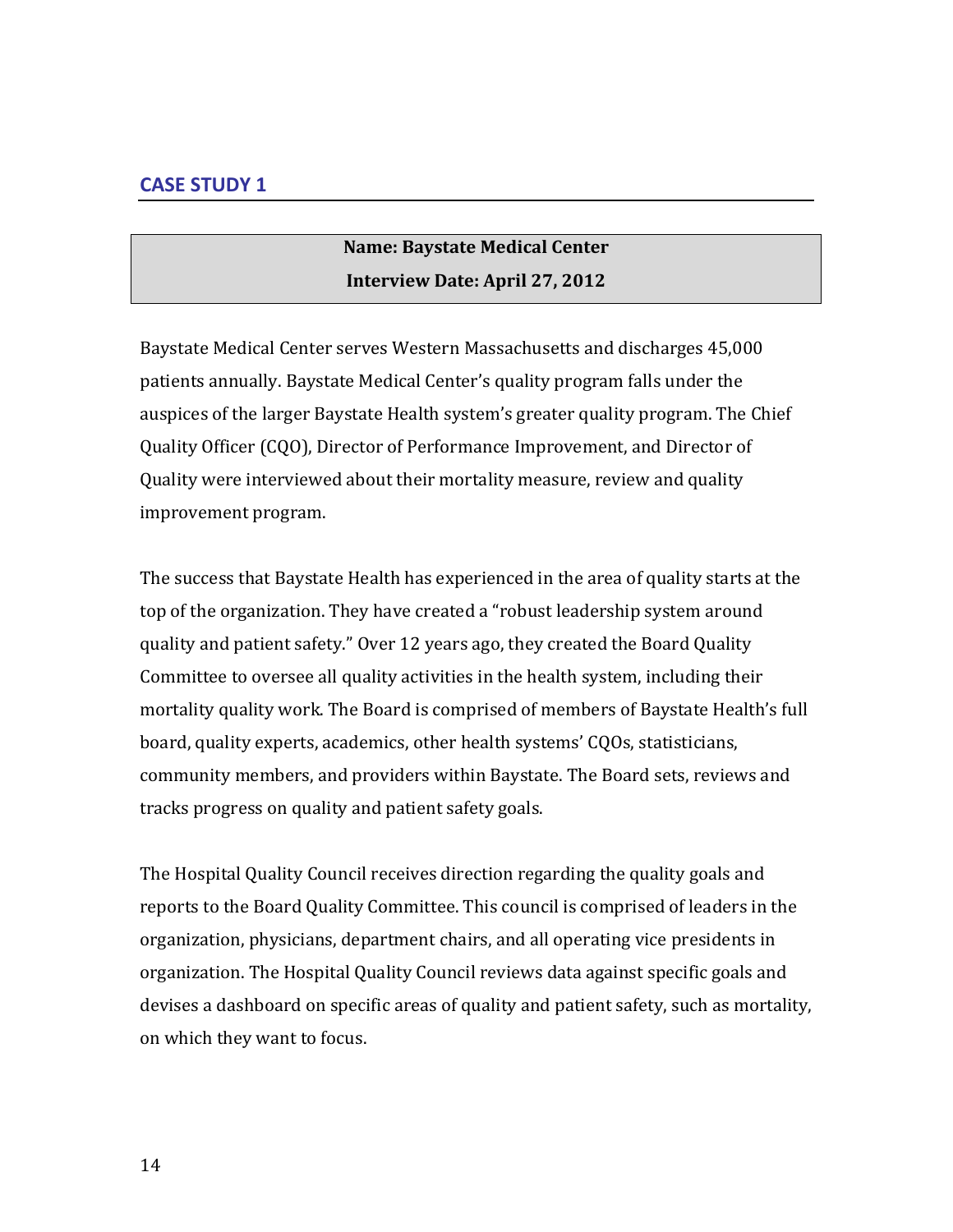There are 11 Performance Improvement (PI) Teams that report to the Council. Each PI team is chaired by a physician leader and an operational leader and is staffed by a PI nurse from the Division of Health Care Quality. The PI teams are responsible for implementing the interventions that ultimately impact the systems issues. In parallel to the PI teams, there are Peer Review teams that look at professional issues related to quality and patient safety, and a Patient Safety Committee that looks at cross‐cutting issues, such as hospital acquired infections and medication safety. Baystate Health has a safety reporting system (SRS) that allows staff to enter near misses and errors; all events are reviewed by the Quality Director and vetted through the appropriate improvement teams for review and action. Additionally, the Patient Safety Committee reviews the data in aggregate for trends and improvement opportunity.

Baystate's Division of Health Care Quality has an established infrastructure to support the quality, safety, and outcome research and improvement initiatives within and across the organization. The Patient Care Assessment Committee reports mortality and patient safety data to the MA Board of Registration in Medicine and MA Department of Public Health.

In 2011, the Board Quality Committee identified three goals for Baystate Health's quality work, including lowering overall hospital wide mortality. This goal was "handed off" to the Hospital Quality Council, which directed initiatives down to the clinical service lines and PI teams responsible for taking action. Improvement strategies are identified within an improvement framework of Plan‐Do‐Study‐Act (PDSA) cycles. Driver diagrams are then developed to determine primary, secondary and tertiary drivers that impact mortality. For example, the primary drivers for reducing unnecessary deaths include: reducing patient harm; improving communication and teamwork; optimizing evidence‐based care; and enhanced transitions of care interventions. For reducing patient harm, the secondary drivers include: reducing hospital acquired infection, adverse drug events; and postoperative deep venous thrombosis (DVT). Process and outcome measures are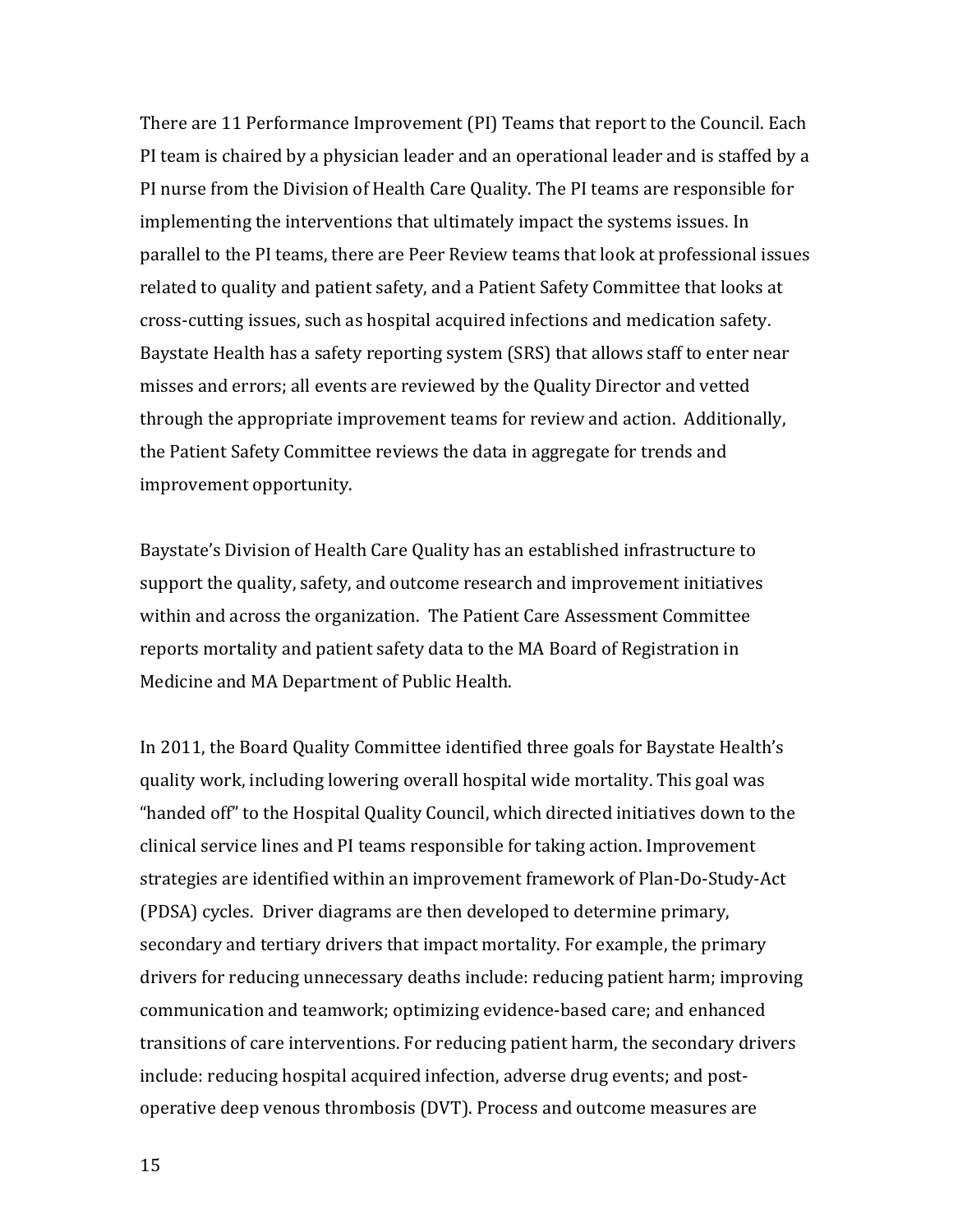developed, measured and shared with the clinical and PI teams for ongoing evaluation and improvement strategies to reduce overall mortality. Baystate Health engages "champions" at the bedside to ensure that actionable items are consistently in place and being done.

A cultural norm for this health system is collaborative partnerships with leading improvement organizations to ensure high quality, evidence based care and clinical outcomes are achieved. The Institute of Healthcare Improvement (IHI) and Premier are examples of two such organizations. The Division of Health Care Quality identifies different collaboratives that would benefit the health system and decides who participates based on the topic or goal that they are trying to achieve. Along with the collaborative work, Baystate Health participates in short webinars that are available through their vendor (Premier). For the most recent webinar from Premier on surgical mortality, Baystate Health had nurses and physicians participating. Baystate Health also participates in a number of clinical data registries to help guide best practices and provide benchmark data, including registries in cardiac services, trauma, and cardiac surgery. Baystate Health partners and collaborates with organizations such as IHI, Premier, National Patient Safety Foundation, MA Coalition for the Prevention of Medical Errors, and the MA Department of Public Health, to learn about what is cutting edge in the world of quality.

Quality indicators are calculated using Premier, a comparative database that includes information on all discharges, mortality, core measures, length of stay and cost of care. Rates are risk adjusted and benchmark data are provided for comparison. Baystate Medical Center has observed a significant reduction in harm events, improvement in patient safety, decrease in readmission rates, and a reduction in mortality rates both overall and in the specific areas they have focused on (e.g., sepsis). The CQO commented that the results they have observed "haven't happened by serendipity. There is a lot of planning along the way." Baystate Medical Center was recently recognized by Thomson Reuters (the second year in a row) as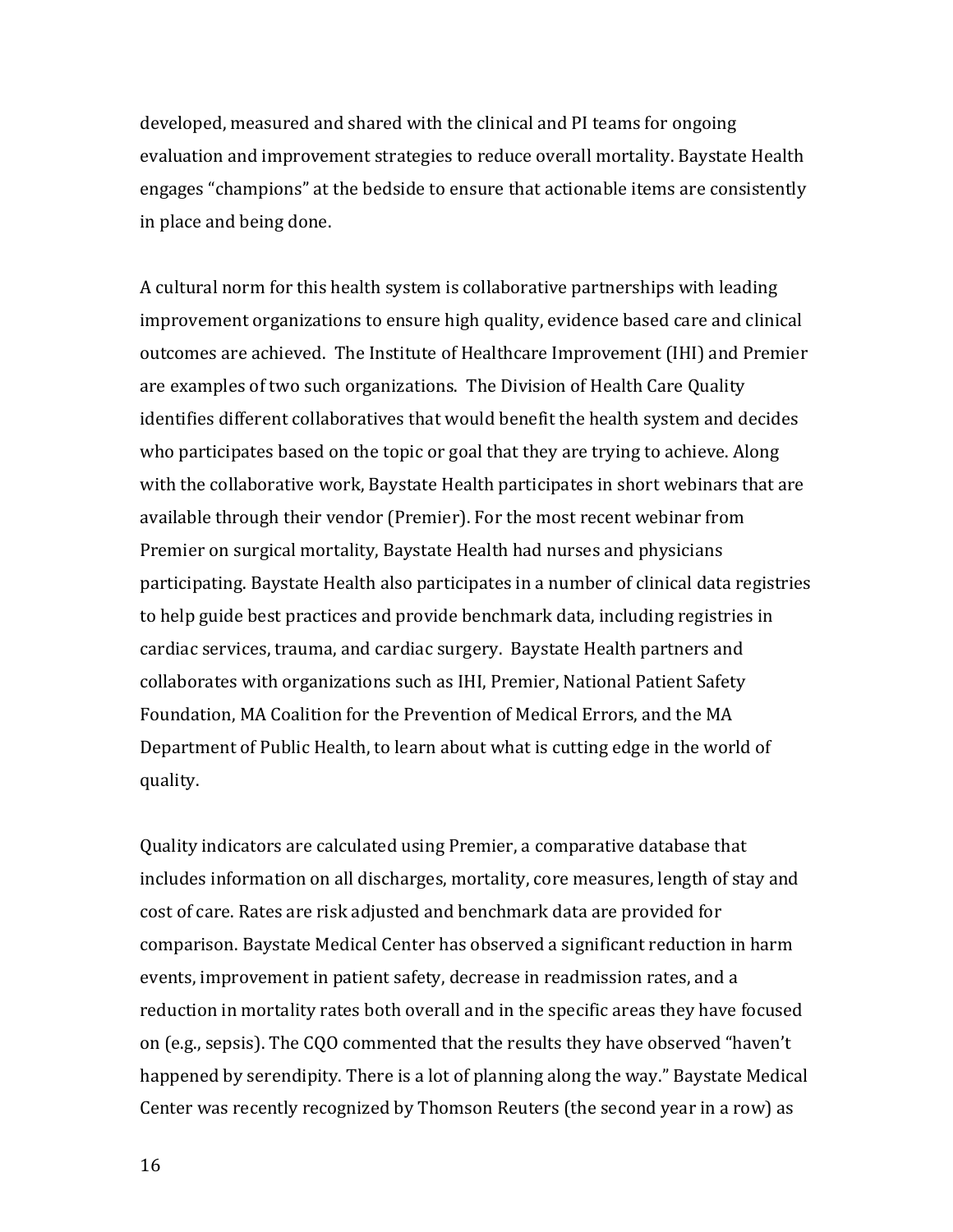one of the top 100 hospitals in the country, based on mortality and readmission rates and patient safety indicators.

Baystate Health feels that transparency and data sharing are important to their quality work. Their website includes all of their quality and mortality data, which allows not only staff, but the public, to see how they are doing, overall and across all service lines. There is a link to their quality reports on www.baystatehealth.com, which provides an overview of their work around quality, including mortality, example dashboards, and background information. The public reports are updated biannually. Quality dashboard reports that track mortality, patient safety and core measures are available to staff internally and are updated on a more frequent basis (quarterly). These internal dashboard reports are discussed at every meeting of the Board Quality Committee and Health Care Council.

A primary challenge of quality work at Baystate Medical Center has been "keeping the will and having staff engaged in the meaningful work that they're doing." As with any organization, there are competing priorities, and it can be challenging to determine the best way to appropriately allocate resources and juggle different priorities. Also, it is difficult to maintain the staff's energy and level of commitment to these prioritized issues. It has helped to have a strong organization and leadership from the "top down and bottom up that are committed to quality work."

Baystate Medical Center offers a number of important lessons learned from their hospital mortality quality and review work to other hospitals across Massachusetts. They reported that it is important for the providers who are caring for patients to "own the process." If the quality initiatives are seen as an executive initiative and process, then the staff will not engage in the process. It is important for staff to own the process and be committed to it. It is a strong partnership between administration, the quality department and clinicians, and "ownership from people at bedside is critical." Further, most of Baystate Medical Center's quality initiatives are clinically driven. The individuals working in Baystate's Division of Health Care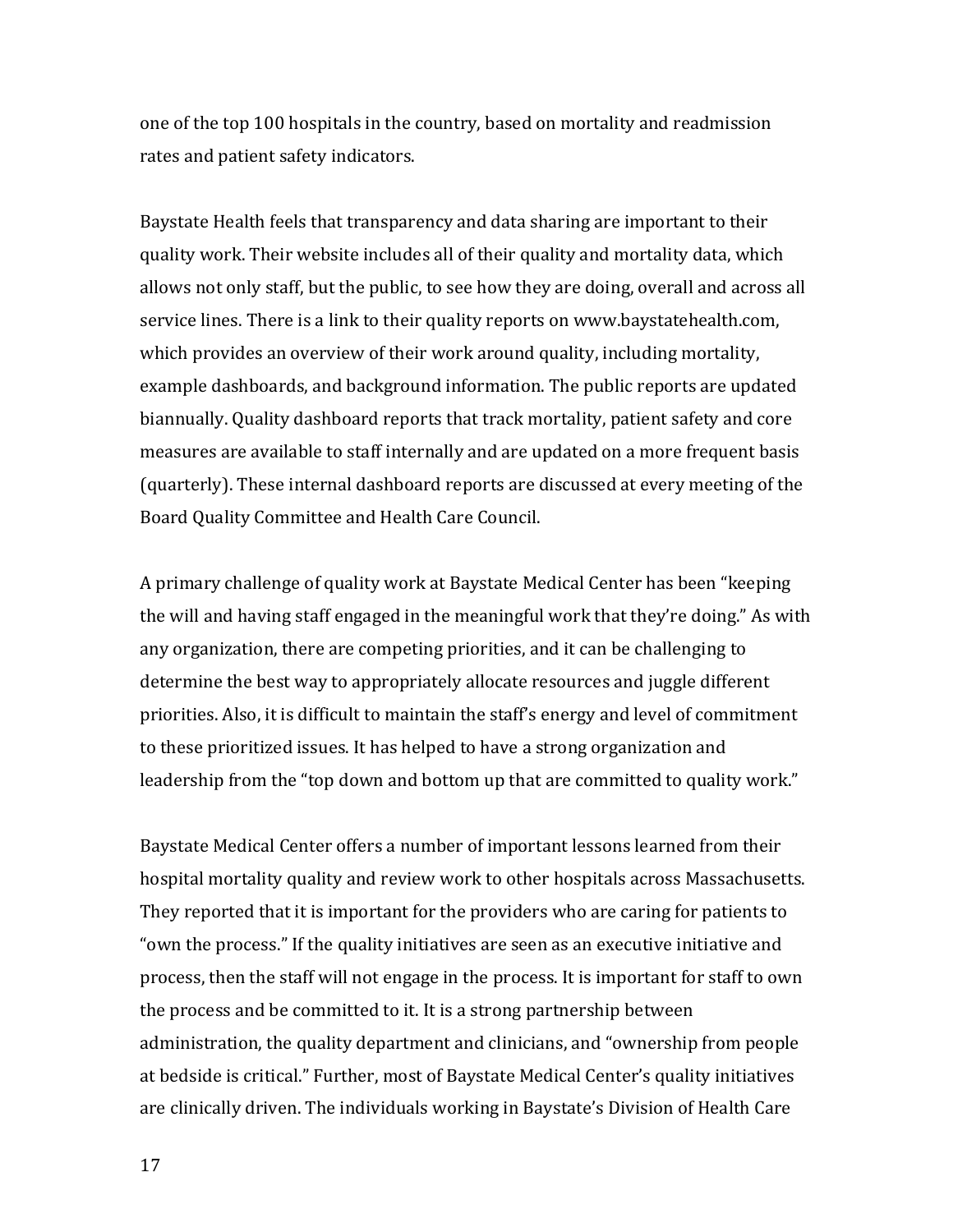Quality are "just the supporters of those doing the work" and they are very appreciative of staff across the organization working on patient safety and quality issues.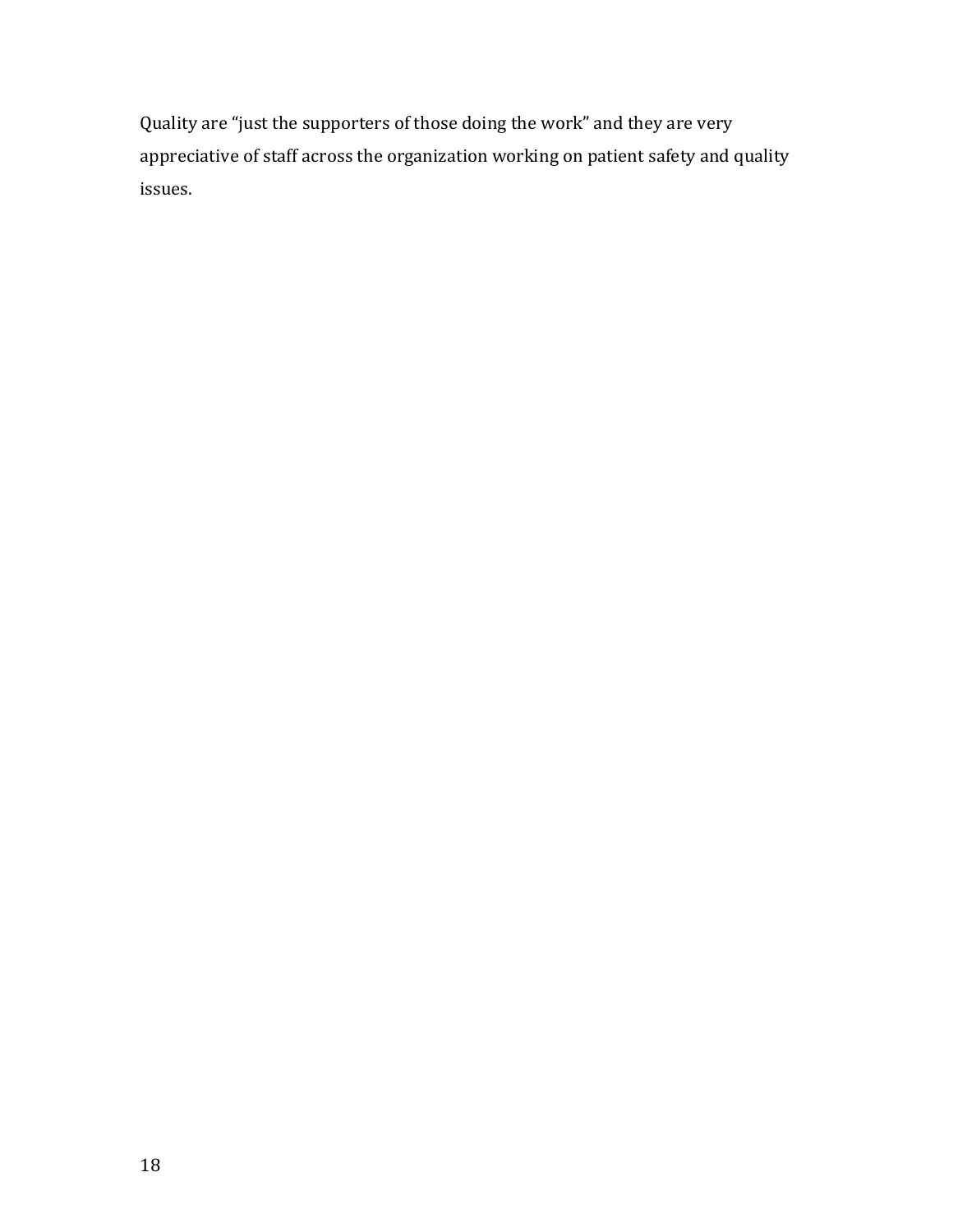## **Name: Boston Medical Center (BMC) Interview Date: April 17, 2012**

Boston Medical Center (BMC) is a general hospital with approximately 500 beds that serves adult and pediatric populations in Boston MA. The Director of Patient Safety, Risk Management and Regulatory Compliance, the Chief Quality Officer (CQO) and the Director Clinical Analytics were interviewed about their hospital mortality measure review and quality improvement program.

BMC was described as having a broad‐based quality committee structure with a robust degree of oversight. The quality team includes a Chief Quality Officer (CQO), a Director of Quality, Patient Safety and Regulatory Compliance, four quality specialists, four patient safety risk specialists, and two medication safety specialists. Further, three analysts work under the Director of Clinical Analytics to analyze quality and mortality data, support quality improvement and safety efforts, and provide reports. The hospital has designated quality leaders in all of 22 clinical departments, who review cases and adverse events. As stated by the CQO: "In an institution this size, the only way to maintain quality is really to incorporate it into the daily work of individual departments." The hospital has several multi‐ disciplinary quality and safety committees that meet at least monthly if not more often

BMC tracks over 180 indicators, a subset of which is mortality‐specific. They tend to focus their work on the indicators that represent the largest opportunities for quality improvement in the hospital. Efforts are in areas that are a mix of core issues for the hospital overall and a more narrow focus on issues important at the departmental level.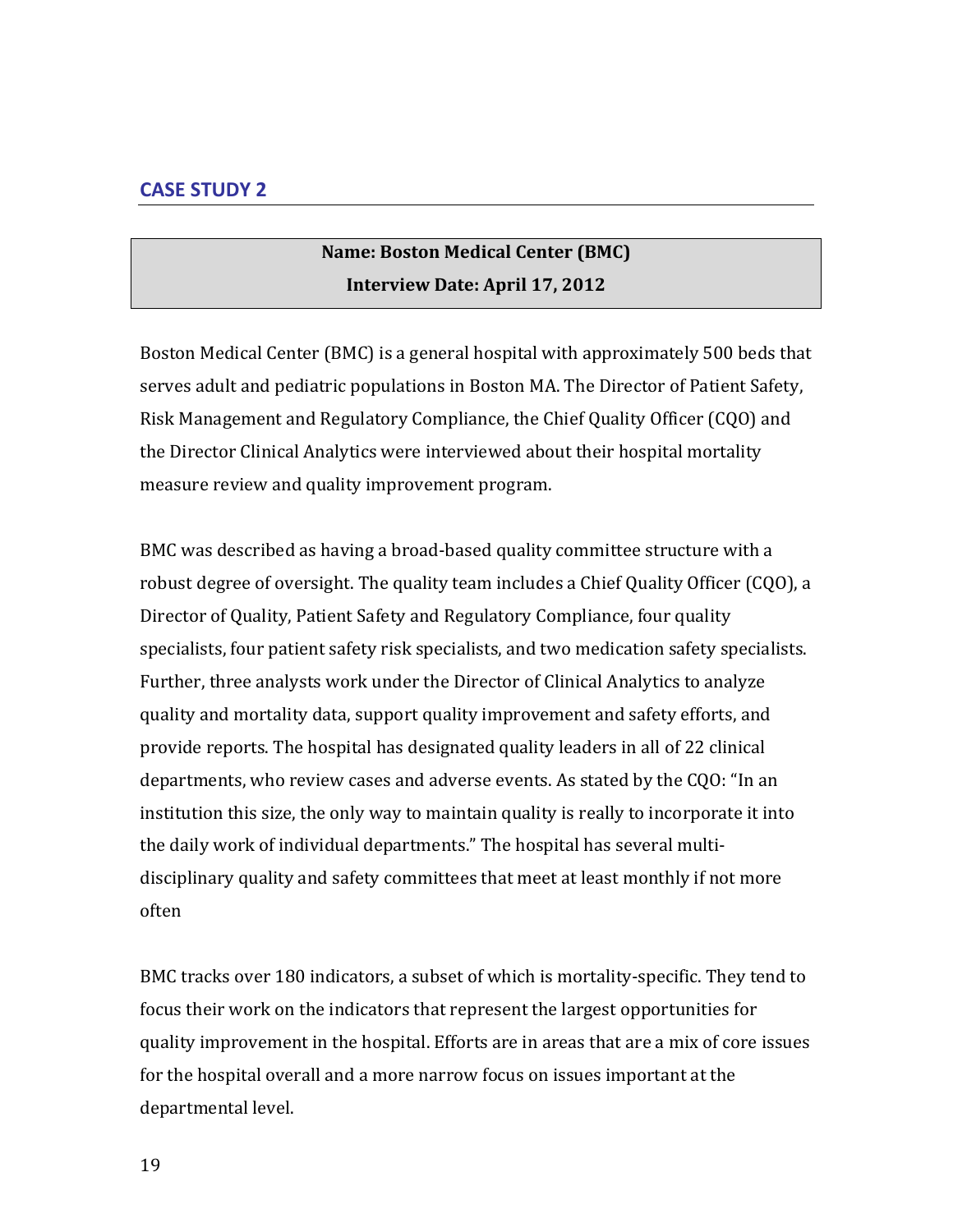Since submitting their survey, BMC has seen a decrease in their mortality ratio, which is calculated as observed mortality over expected mortality. It is difficult to distinguish direct "cause and effect" when looking at mortality data (i.e., what are the direct causes of the high mortality rates), but they have attempted to identify issues that contribute to increased mortality and design interventions to address these issues, including interventions to: increase appropriate attending physician involvement, improve open communication lines between nurses and house staff and attending physicians, work on post‐operative care and mobilization of surgical patients to prevent pulmonary complications and DVT, standardize DVT prophylaxis across surgical departments, improve care for sepsis, and recognize early clinical deterioration. They are also beta‐testing a new mortality review form, which will be rolled out in the next two to three months. This new form will be used throughout the hospital and is more systems focused than the old form, which was more individual case‐focused.

The Information Technology (IT) Department at BMC is an important asset to their hospital mortality, quality and reporting work. The hospital has both inpatient and outpatient EMR systems in place, and they have incorporated a number of templates and order sets into the EMR to promote quality and safety. Also, the hospital has an electronic, anonymous incident reporting system in place called STARS, which allows staff to report patient safety issues and the quality department can follow up on these issues of concern. Finally, the Enterprise Data Warehouse includes inpatient and outpatient EMR data and is used to create and manage metrics and generate standardized reports. They can look at data – including mortality data – at the patient level or aggregate level, over time and against benchmarks. The hospital participates in the University Health Consortium and openly shares data and benchmarks with other like institutions.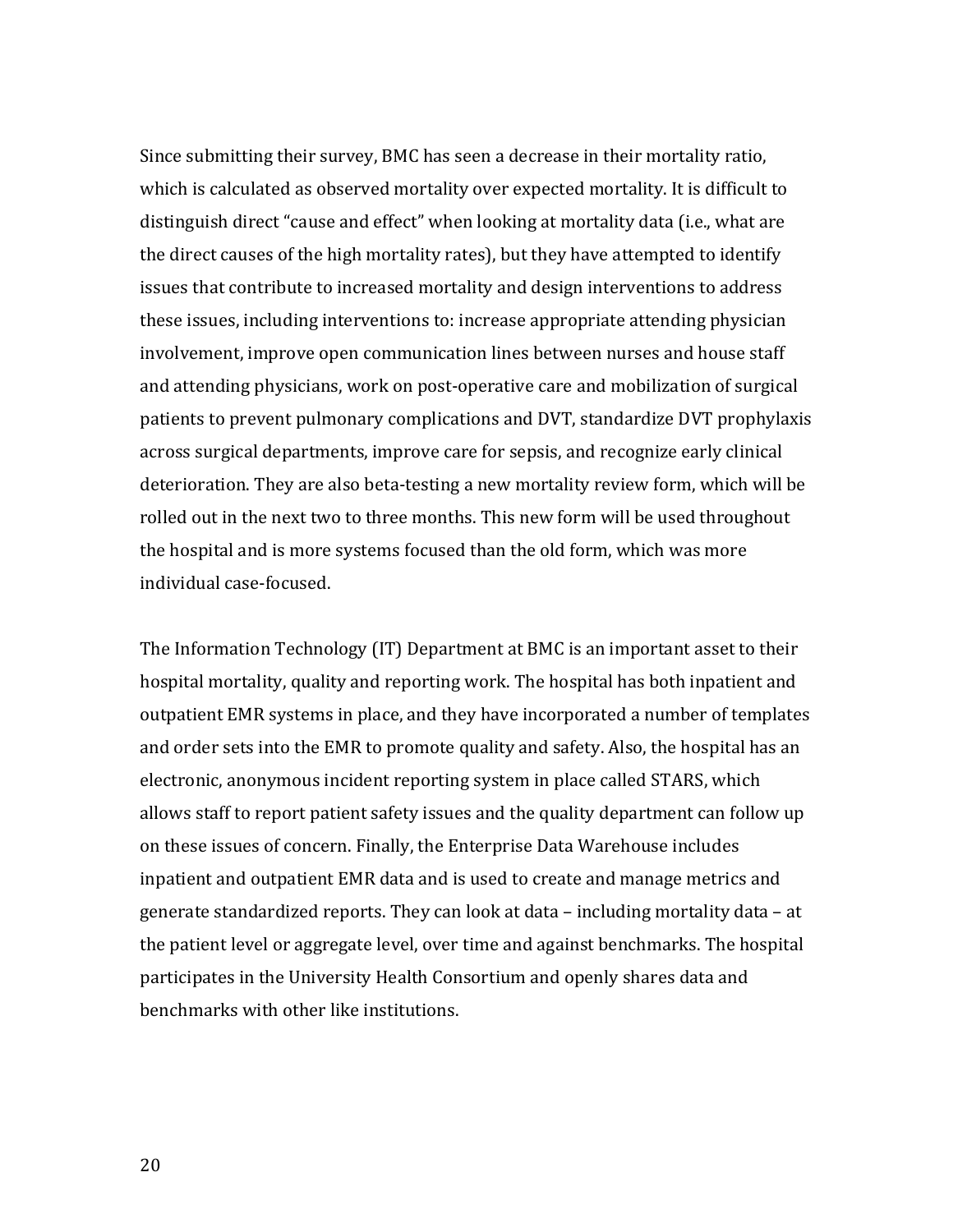The hospital not only looks at overall mortality, but also drills down the data by individual department and DRG category. Both are important to their work because the overall rate results from a mixture of systems issues and opportunities that are generic across the hospital and individual department issues. For example, standards for increasing attending physician involvement are applied across the hospital (system‐wide). Alternatively, if excess mortality for a certain condition within a specific department is identified, then the intervention is driven by the individual department.

Currently, they are trying to look at inter‐department issues in a more inter‐ disciplinary way. There is a lot of great work being done at the department level, and they want to increase their focus on sharing best practices across the hospital. To some extent, this is currently happening, but it can be improved. They presently have case presentations for some corporate committees and ask different departments to present cases that have learning value across the institution.

The key to this hospital's success is organizational commitment and transparency. At BMC, there is an organizational commitment that starts at the executive level. If staff members do not perceive the executive team as committed to quality and investing resources in it, then they will not be engaged. Further, the hospital is very transparent about their successes and failures and opportunities. The culture of the hospital is to come together and discuss successes and failures in a very open, non‐ judgmental way.

According to the hospital, the challenge with quality work is achieving the right prioritization and scope of efforts. "The data don't directly speak to causality in a quantitative way so there's some judgment involved in terms of where to focus." Another challenge, specific to reporting, has to do with small numbers. Mortality data are risk adjusted; however, once the hospital starts to look at rates by individual condition or at the department level, then the small number issue arises, which makes it difficult to interpret the data and more difficult to discern the trends.

21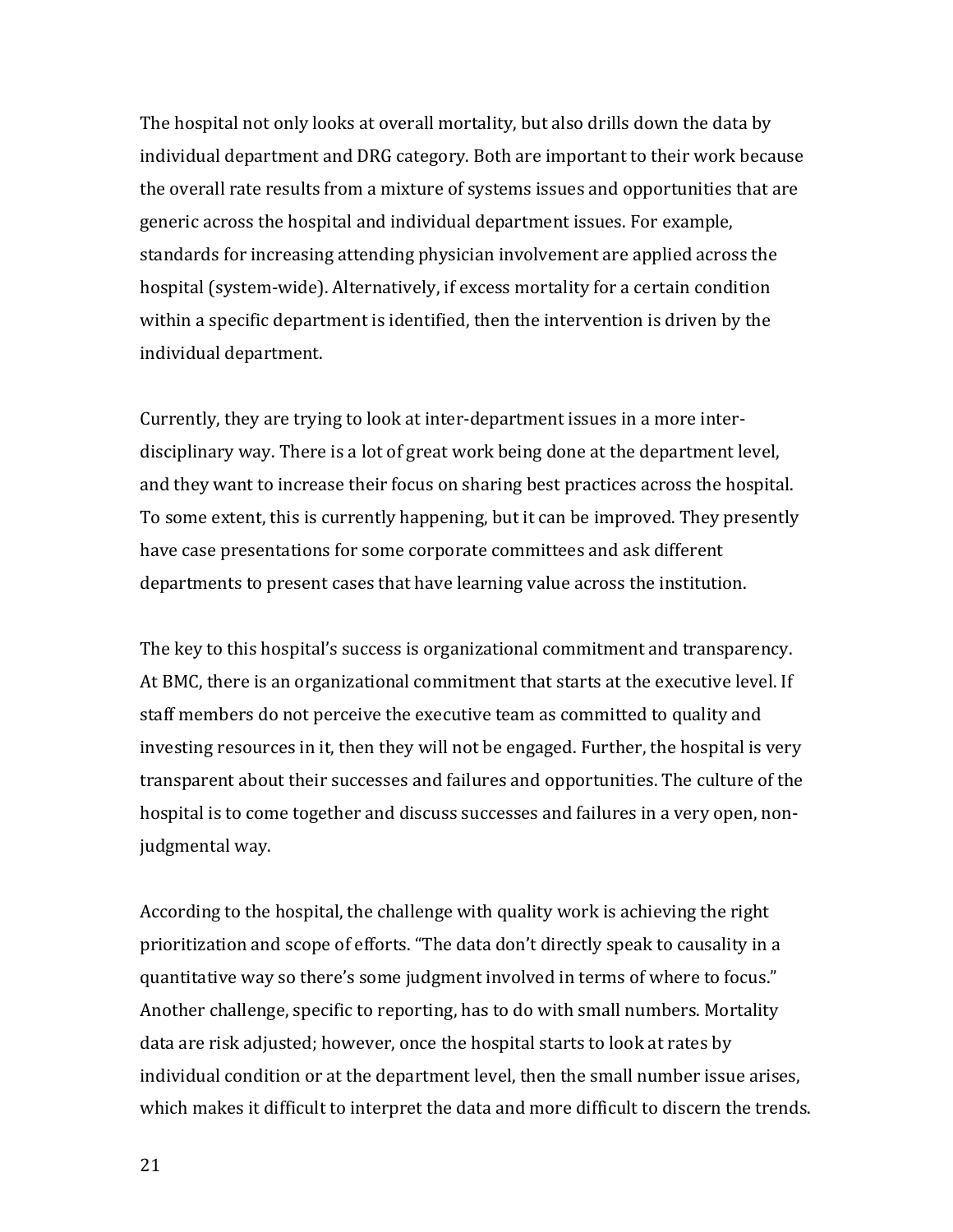There are always a few physicians at a hospital that are less engaged in the quality process. The CQO commented: "I think that happens everywhere." However, clinician engagement has not been a major issue at BMC for a number of reasons. For one, the hospital is thoughtful in their selection of individual department chiefs and physician quality leaders. They have found that the peer model works well for addressing issues with physicians in the departments. In addition, the hospital is clear about their expectations. It is the "institutional expectation" that staff be involved in the quality work, review the mortality cases, present on their work, and/or perform a root cause analysis. Also, the hospital positively engages its physicians in the quality process. "The physicians trust data and that's critical to them reviewing and taking action on it." At the same time, the hospital's quality department is very open about the limitations of the data. Further, they don't make the blanket assumption when looking at mortality that something inappropriate happened. Rather, they see it as an opportunity for improvement. Finally, the hospital develops reports and analysis in collaboration with the physicians ("it doesn't happen in a vacuum"). They meet with end users (clinicians) and work with them to develop the reports and analyses. "It's a journey."

BMC has a number of lessons learned to share with other hospitals in Massachusetts when it comes to hospital mortality quality and reporting. First, it is important to focus on a small number of critical drivers to mortality. If you do not manage the scope thoughtfully and aggressively, then you will be less effective in your quality work. Second, you have to have risk‐adjusted mortality data driving and backing up what you are doing. It is important to spend time educating clinicians about the data and getting their buy in to the validity of the data before they can engage and make efforts to improve. Finally, there needs to be a partnership between clinicians and administration. "It can't be a top down process telling clinicians that they are doing a bad job or a good job. Rather, it should be a conversation, asking clinicians 'is there something we do that we can do better?'" and trying to look at every review of a death as an opportunity for improvement. It is important to work with the clinicians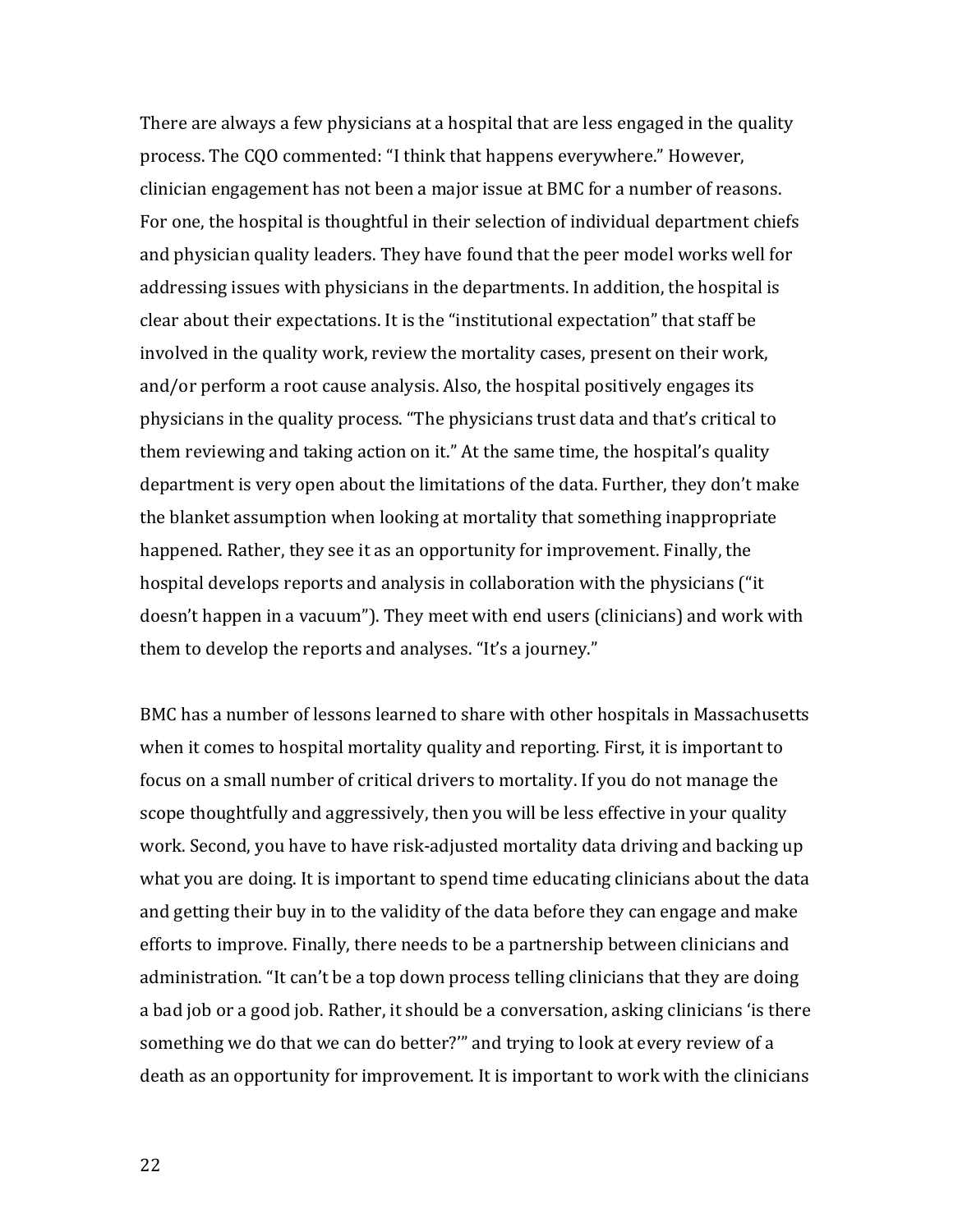and ensure that they are getting the information they need, that they understand it, and that it is actionable.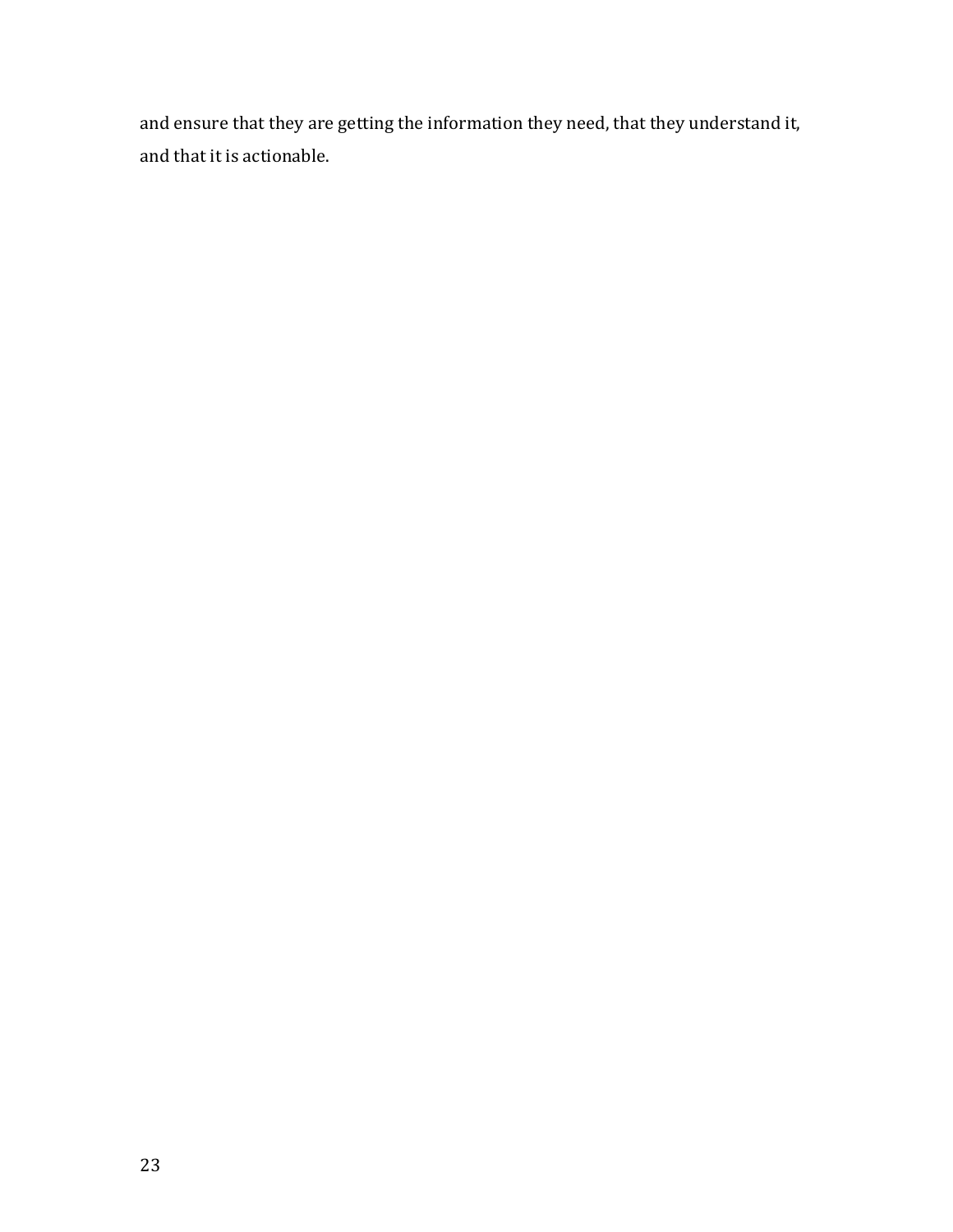## **Name: CooleyDickinson Hospital (CDH) Interview Date: April 4, 2012**

Cooley‐Dickinson Hospital (CDH) is a 140 bed acute care hospital in Western Massachusetts. The Chief Medical Officer (CMO) – who has been in this role for two years – was interviewed about the hospital's mortality measure, review and quality improvement (QI) program.

The Quality Improvement Department, Case Management Department and Risk Management Department all report to the CMO. The staff members include the department director who is a certified improvement advisor and is also the director for the case management department. Other staff members include a quality coach who teaches the micro-systems QI approach adapted from Dartmouth methodology, a full‐time nurse for QI core measures and assisting department chiefs in doing QI, a full-time data analyst, the risk manager and two staff people who work on core measures, physician performance and other areas. The hospital uses 3M APR‐DRG severity adjusted methodology. Multiple mortality reports are available through their vendor, MIDAS+ for all inpatients, all acute care patients and four severity illness subclasses for a specific APR‐DRG.

Two years ago, the hospital medical staff had limited involvement in QI activities, which the QI department felt was an unworkable situation. The decision was made that "quality improvement has to be led by the medical staff with support of the quality department." The medical staff was asked for feedback and to identify topics they were interested in addressing and issues they were worried about – an approach that was helpful to increasing their involvement in quality work. The department chiefs and the 19 medical directors are now more engaged and talk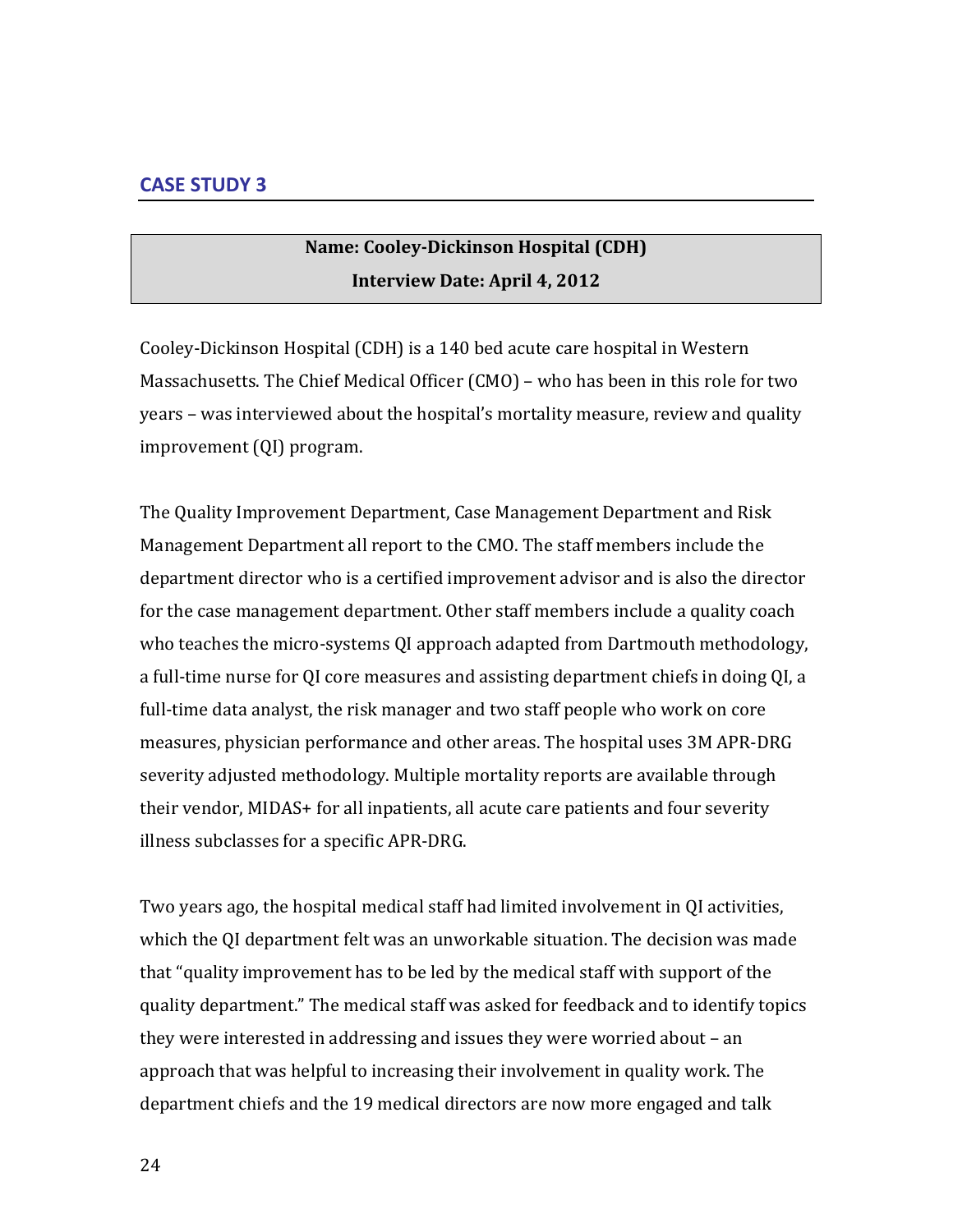about QI and mortality at each of their meetings, something that was not occurring before. In addition, a heightened level of medical staff accountability is demonstrated at the Board Quality Committee meetings by requiring the chief or medical director to attend and present their QI plans for measurements that are not goals, as well as follow up presentations to demonstrate improvement.

There are many foci for QI efforts at CDH including nursing, housekeeping and medical staff activities. Mortality is a highly visible metric that is reported monthly on the intranet and at many key meetings including the Quality and Safety Committee, the Medical Executive Committee and the Board of Trustees. When the CMO came to his position, he brought new approaches to the review of hospital mortality data, such as dividing out mortality by DRG and diagnosis. This closer analysis of the data found that the diagnoses of sepsis and pneumonia had higher mortality rates. These findings were brought to the Medical Executive Committee and various departments to publicize the current clinical state and to solicit suggestions on QI efforts. The CMO discussed sepsis and pneumonia initiatives as two illustrative but contrasting examples of quality work.

For sepsis, a critical care unit physician director was initially skeptical of the data showing higher than expected mortality due to sepsis and encouraged further investigation. The physician reviewed every death over a year and examined the coding and spoke with the coders. Some of the deaths were found to be patients in palliative care, but the exclusion of these patients did not significantly change the sepsis mortality rate. The critical care physician felt that "we are not identifying these people (with sepsis) early enough" and that it was putting patients at unnecessary risk. Consequently, the physician and a critical care nurse manager took on the project, creating a QI team and holding meetings with various staff members. The IHI 4 Box Process was used as a QI tool. Eventually, the task force chose eight focus areas, including SIRS (systemic inflammatory response syndrome), time to antibiotic administration and admission to the appropriate hospital unit. They found that most of the problems were related to a lack of early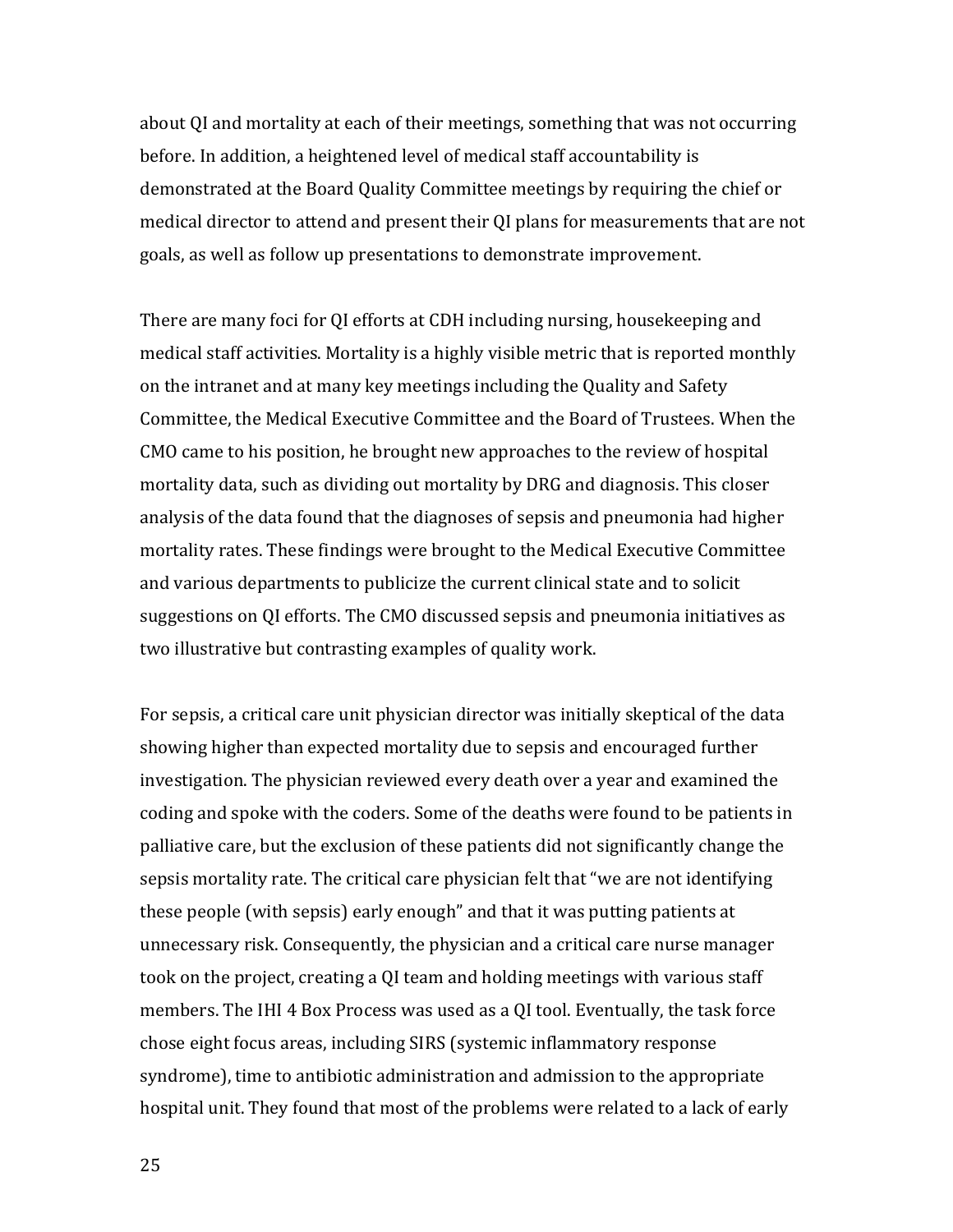identification of sepsis that led to patients getting sick rapidly on the medical/surgical/ED units. The team worked to create a sepsis response team and to educate nurses on both the early identification of sepsis and the use of the rapid response teams.

Using the resources of the QI Department, they created sepsis order sets and ensured that the order sets were being used appropriately. In addition, a protocol was set up in which nursing leaders reviewed the electronic health records of current inpatients up to three times daily to identify possible vulnerable patients, essentially a type of early warning system. The CMO believed that this initiative was driven by the passion of the CCU director and nurse manager. The two leaders cultivated support among medical staff for their efforts by telling stories of patient losses and saves due to sepsis and early recognition; they also presented evidence and stories in front of the Board of Trustees. Within eight months of initiating the changes noted above, there was a 45% drop in the sepsis mortality rate. There has been a slight recent increase in the mortality rate, but this increase was found to be related to a significant increase in the number of palliative care patients admitted to the hospital.

Another QI project focused on mortality due to pneumonia was initiated at the same time, but did not experience the same level of success. The initial team was headed by a physician and a nurse manager and used a different approach than was used for sepsis. Rather than engaging the medical staff and seeking regular feedback, the team created a complex multi‐page nursing care plan to be used in various medical units. A pneumonia order set was meticulously designed from the literature. The care plan was required to be used by each nurse, went through several iterations but never really gained traction with the medical or nursing staff; thus, the mortality rate from pneumonia never changed. After review by the medical executive and quality committees, the team was reconstituted with new leaders and a new focus. A review of the pneumonia mortality data led to the realization that it was not just mortality from pneumonia, but also mortality from chronic obstructive pulmonary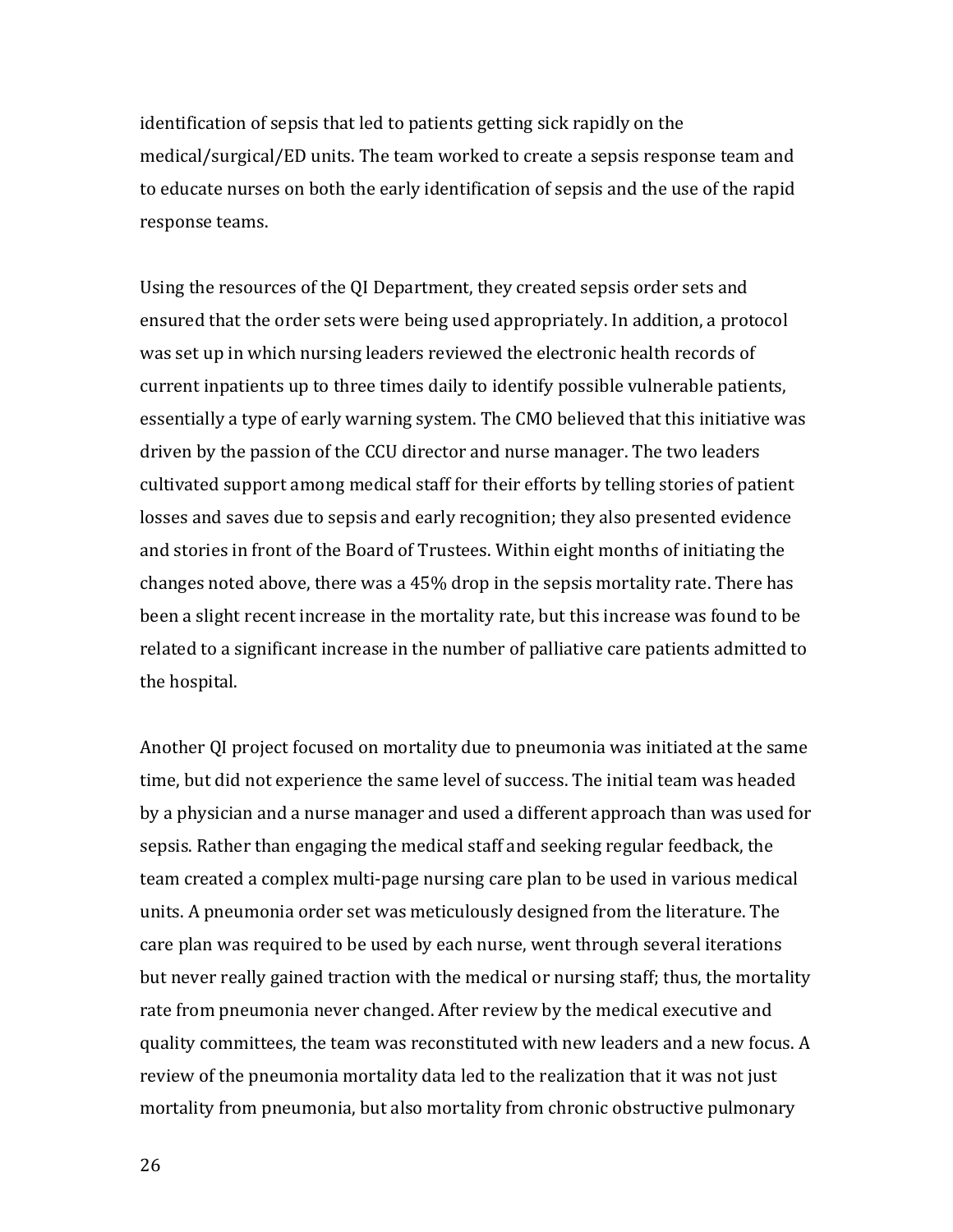disease (COPD), that led to the higher overall mortality rate for pneumonia, including chronic COPD patients who may die from respiratory failure without pneumonia. While sepsis is an acute defined condition that can usually be addressed within a hospital-based treatment plan, chronic lung disease with accompanying pneumonia is more of a community care issue and the hospital is less able to influence the patient outcome during an admission. Care in the community, communication in care transitions, medication reconciliation and follow up with primary and specialty care providers all influence the risk for mortality. The CMO acknowledged that the diseases were different, but the primary distinctions in QI process results were related to team leadership, ability to execute a plan, the energy of the team, commitment to the outcome and use of process improvement tools. The new leader of the pneumonia quality team is a pulmonary physician who is concerned about the high mortality rates, very committed and brings palpable energy to the project. There is hope that this new team will achieve greater success in reducing the pneumonia mortality rate.

There were several lessons learned from these two QI initiatives at CDH. First, the medical and nursing staff must be involved from the identification of problems through the release of new protocols and order sets. Lack of ownership of the QI process and the results will undermine even well researched and designed tools. Second, the team leaders must be passionate about their goals and communicate those feelings to the administration and medical and nursing staffs. Finally, QI initiatives addressing acute discrete conditions, such as sepsis, can be primarily hospital focused, while QI efforts focused on chronic conditions, such as COPD, must include the community providers and hospital‐community transitions to be effective.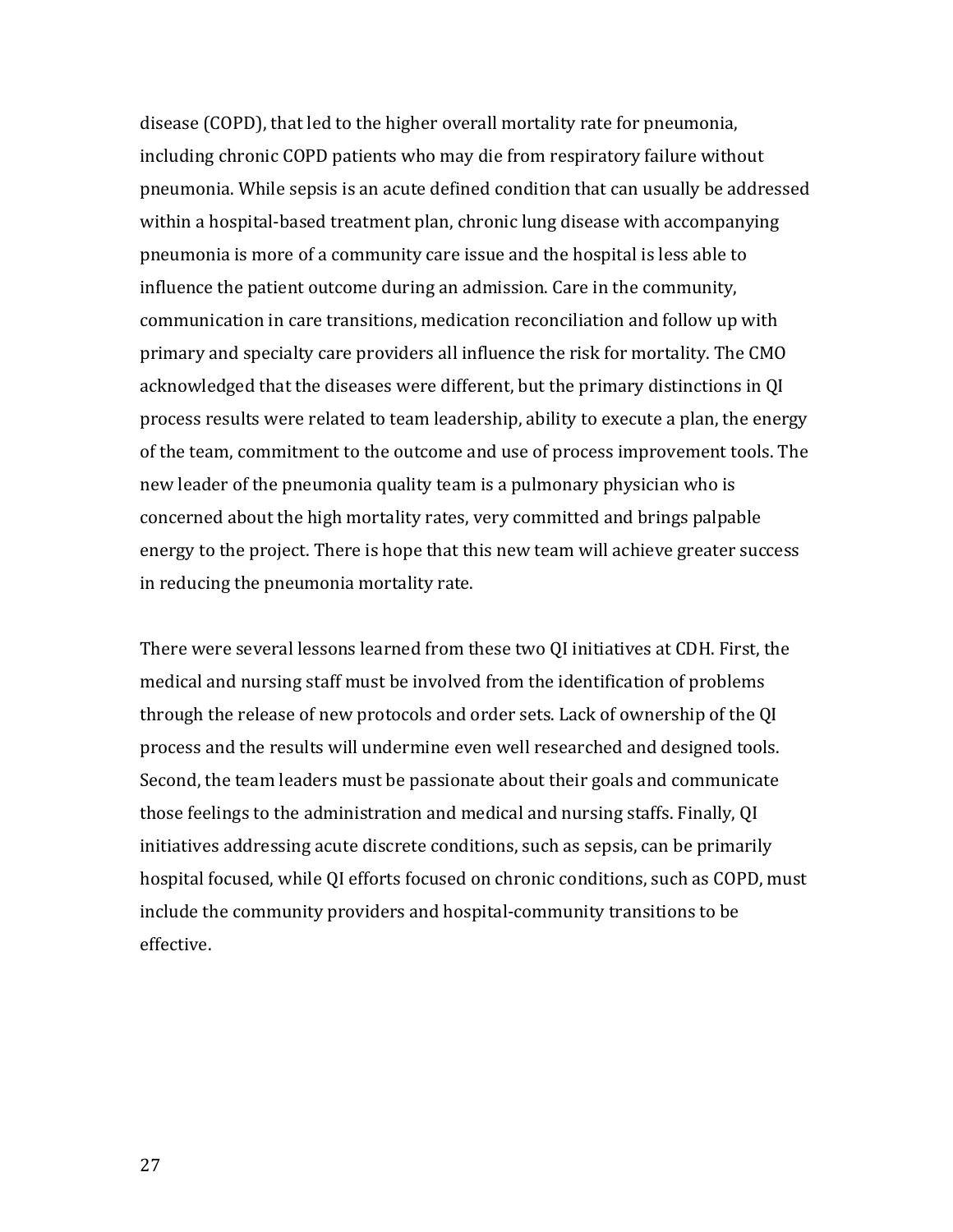## **Name: Mount Auburn Hospital (MAH) Interview Date: April 20, 2012**

Mount Auburn Hospital (MAH) is a Harvard University‐affiliated, 200 bed teaching hospital located in Cambridge, Massachusetts that provides all service lines. The Director of Risk Management, the Clinical Data Manager and a Registered Nurse Quality Specialist were interviewed about their hospital's mortality measure, review and quality improvement (QI) program.

The Department of Quality and Patient Safety (DQS) includes patient safety, QI, medical staff credentialing, infection prevention, risk management, patient relations, oversight for external reporting, regulatory management, peer review, quality measures (pay‐for‐performance and additional measures), and safety reporting and care transitions. The Chair of the Department of Quality and Patient Safety is a physician who has served in this role for nearly eight years. This full‐time position provides oversight and leadership for QI and patient safety programs at Mount Auburn and involves chairing several committees, including quality review, patient safety, clinical effectiveness, credentials and care transitions. The Executive Director of the Department of Quality and Patient Safety is a registered nurse who has been at Mount Auburn Hospital for more than 30 years in many advanced nursing leadership positions, such as Vice President of Nursing, prior to her taking this position. She works with the Chair of the Department to establish priorities and provides direction and guidance to the nurses in the department, while working with the hospital's leadership to coordinate quality and patient safety initiatives. The Director of Risk Management is a registered nurse who has been with the department for 20 years. There are seven quality and safety specialist nurses in total with four assigned as quality and patient safety liaisons to specific departments,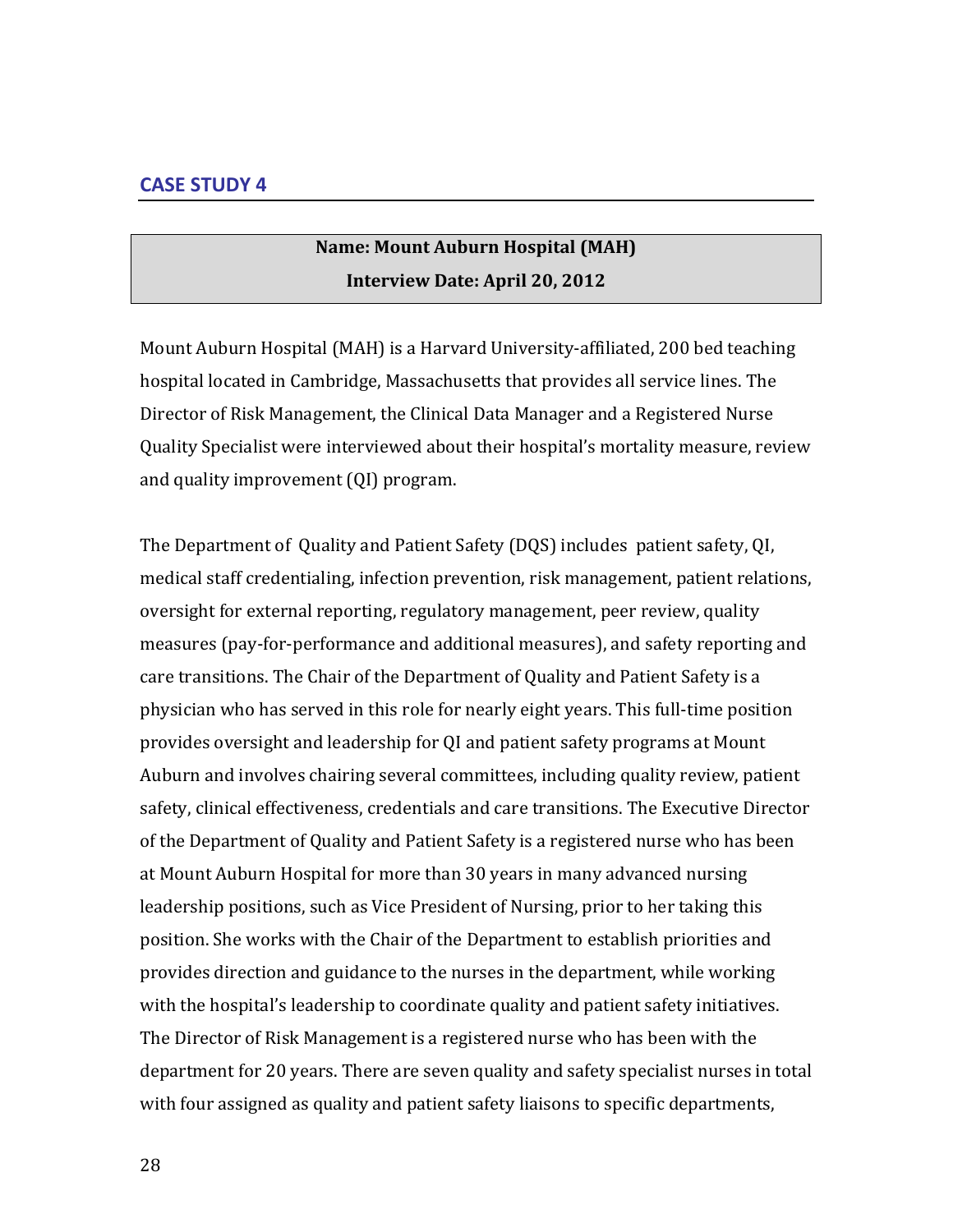such as general medicine, surgery, radiology, etc. Two of the nurses are infection prevention nurses. There is a clinical data manager and two dedicated data analysts. DQS feels that having centralized data management of all outcomes and mortality data overseen by the Quality Department is unique to Mount Auburn Hospital's structure.

The hospital uses the MIDAS+ DataVision program to measure and trend all inpatient hospital mortality rates. MIDAS+ benchmarks mortality data against a comparative database of over 600 hospitals on a quarterly basis. The department also oversees several condition specific data registries including dedicated registries for Cardiac Surgery, Cardiac Intervention, Implantable Cardiac Defibrillators (ICD), Stroke and the American College of Surgeons' National Surgical Quality Improvement Program (NSQIP).

Mount Auburn has a quality dashboard that is distributed quarterly to leadership and to the Board of Trustees; it includes detailed information on all process and outcome measure data the department oversees. Mortality is a key quality metric in the hospital's outcomes data analysis. Mortality data is reviewed both at a condition specific aggregate level, as well as the patient level. Two quality nurse specialists screen every mortality case on a weekly basis using an internally developed mortality tool with specific criteria. Cases are identified in real time. Areas for improvement are identified using aggregate benchmarked and risk adjusted data, as well as individual case analysis, which includes questions related to whether the death was expected at the time of admission and at the time of death.

Mount Auburn Performance Improvement initiatives related to improving mortality include implementing rapid response teams (RRT), the intensive care units' (ICU) use of electronic daily goals for all patients , the development of protocols for early mobility and sedation management and standardized order sets for high risk conditions, such as sepsis and hypothermia.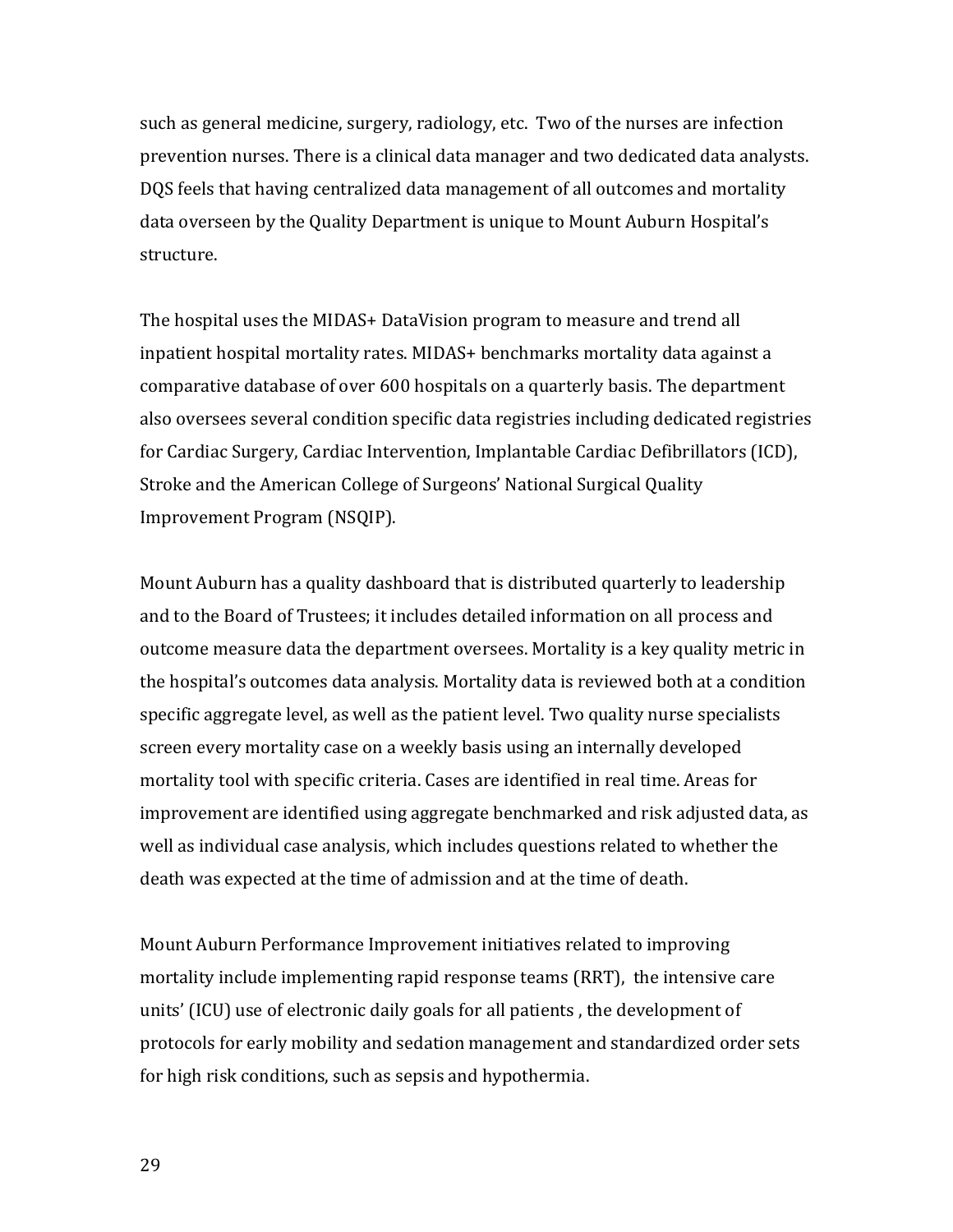The RRT committee is responsible for reviewing the rapid response data and includes the Executive Director of Quality and Safety, an intensivist, and a critical care nurse Clinical Specialist. The ICU group carried out a QI project to decrease the number of dislodged lines in the ICUs by adding the Richmond Agitation‐Sedation Scale (RASS) and the Confusion Assessment Method (CAM) to their patient assessment. By classifying the ICU patients' risk of self‐harm, they were able to reduce the rate to one line lost per month.

MAH voluntarily started publicly reporting CABG mortality data on their public website. In addition, MAH has been developing standardized order sets for physicians, some of which include antibiotic prophylaxis, catheter/urinary tract infection (UTI), and deep venous thrombosis (DVT). Each order set has a physician champion or expert who can help shepherd the order set through the process and facilitate its use. There is a central process in the Quality Department to manage the development of order sets, which are continually reviewed by a nurse to ensure that they are up to date. All order sets need final approval from DQS medical director before implementation.

Mount Auburn provided a number of important "lessons learned" with respect to their mortality measure, review and QI program that can be shared with other hospitals across Massachusetts. The first is the importance of involving and communicating with the medical staff. Departments review their own data and therefore understand the needs and areas for improvement. MAH physicians champion many QI initiatives, such as the development of key order sets, as mentioned above. The second lesson involves the review and sharing of clinical outcomes data. Many hospitals only analyze their data to satisfy regulatory requirements. Mount Auburn, on the other hand, believes that it is important, not just to follow what is required, but look across the board and drill down into the data when opportunities for improvement are apparent. It is the expectation that the mortality data will be comprehensively reviewed and analyzed within each department. With MIDAS+, there is broad capability for analyzing the data and